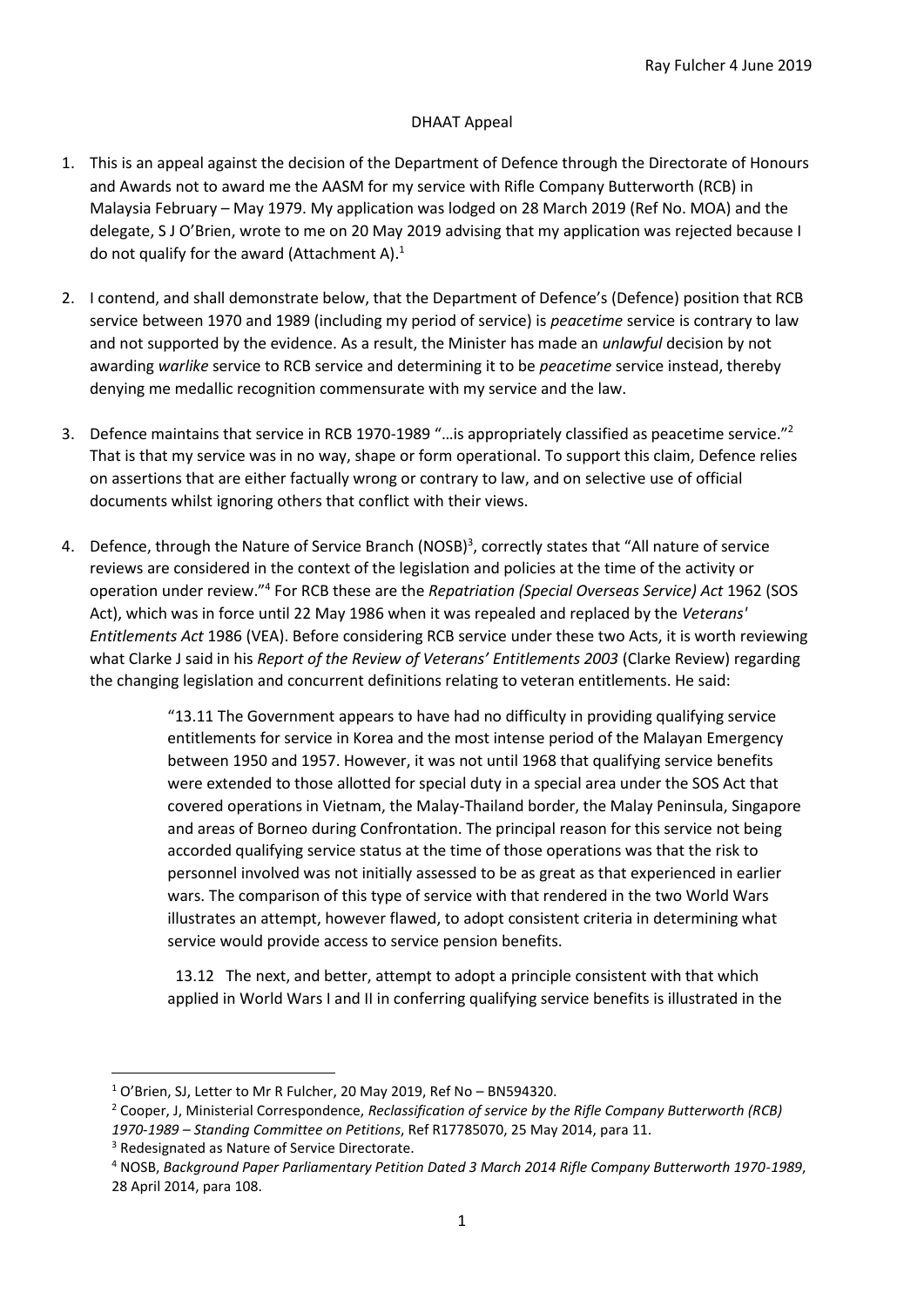second reading speech by the Minister for Repatriation, Senator McKellar, for the 1968 SOS Bill, in which he said:

The second amendment that the Bill proposes is to extend eligibility for service pensions to those who have served on special service under the Repatriation (Special Overseas Service) Act. The government believes that the nature of the special service, which is similar to theatre of war service in earlier wars, justifies the recognition of its intangible effects in the future."

- 5. That is, a consistency of meaning and application from WWI onwards whether the legislation says 'theatre of war', 'allotment for duty', or '*warlike'* is what was intended. It follows that legal precedent set in relation to those earlier definitions remains applicable when determining the nature of service today under either of the relevant Acts.
- 6. Defence contends that RCB service does not meet the "essential criteria for classification as *special duty*, as *warlike* or *non-warlike* service, or as *hazardous service*".<sup>5</sup> That is, that RCB does not satisfy any of the criteria under the SOS Act or the VEA.

# **The** *Repatriation (Special Overseas Service) Act* **1962 – Legal and Factual Errors by Defence**

7. Defence contends that:

"Special overseas service (which is equivalent to *warlike* service) was achieved when three conditions were met:

- o that a special area has been prescribed;
- o that the personnel were serving in the special area; and
- o that personnel were allotted for special duty within the special area.

Special duty is defined in the Act as:

 "…duty relating directly to the warlike operations or state of disturbance by reason of which the declaration in respect of the areas was made..."<sup>6</sup>

8. It is uncontested that there was no prescribed area and that RCB personnel were not allotted for special duty within the special area. I contend that *that* is not the end of the matter as Defence seems to believe. The question to be asked is not '*does* RCB service meet these three administrative criteria' but rather '*should* RCB service have been prescribed and its personnel allotted at the time, given the facts revealed since'. As Mohr J said in the *Review of Service Entitlement Anomalies in Respect of South-East Asian Service 1955-75*:

> There has been no single topic which has affected so many possible anomalies as the matter of "allotted" or "not allotted".

> I am fully conscious of the provisions governing the award of medals, qualifying service, etc, in Warrants, Acts and guidelines. The point is however, that so many members of the ADF served in South-East Asia during the period of the Review had no idea of the necessity for themselves or their unit to have been 'allotted' before they received qualification for a medal or repatriation entitlements and now find themselves disadvantaged years later because those who ordered them to do their duty, which they did, took no steps to ensure

<sup>5</sup> Ibid., para 159(d).

<sup>6</sup> Ibid., paras 109-110.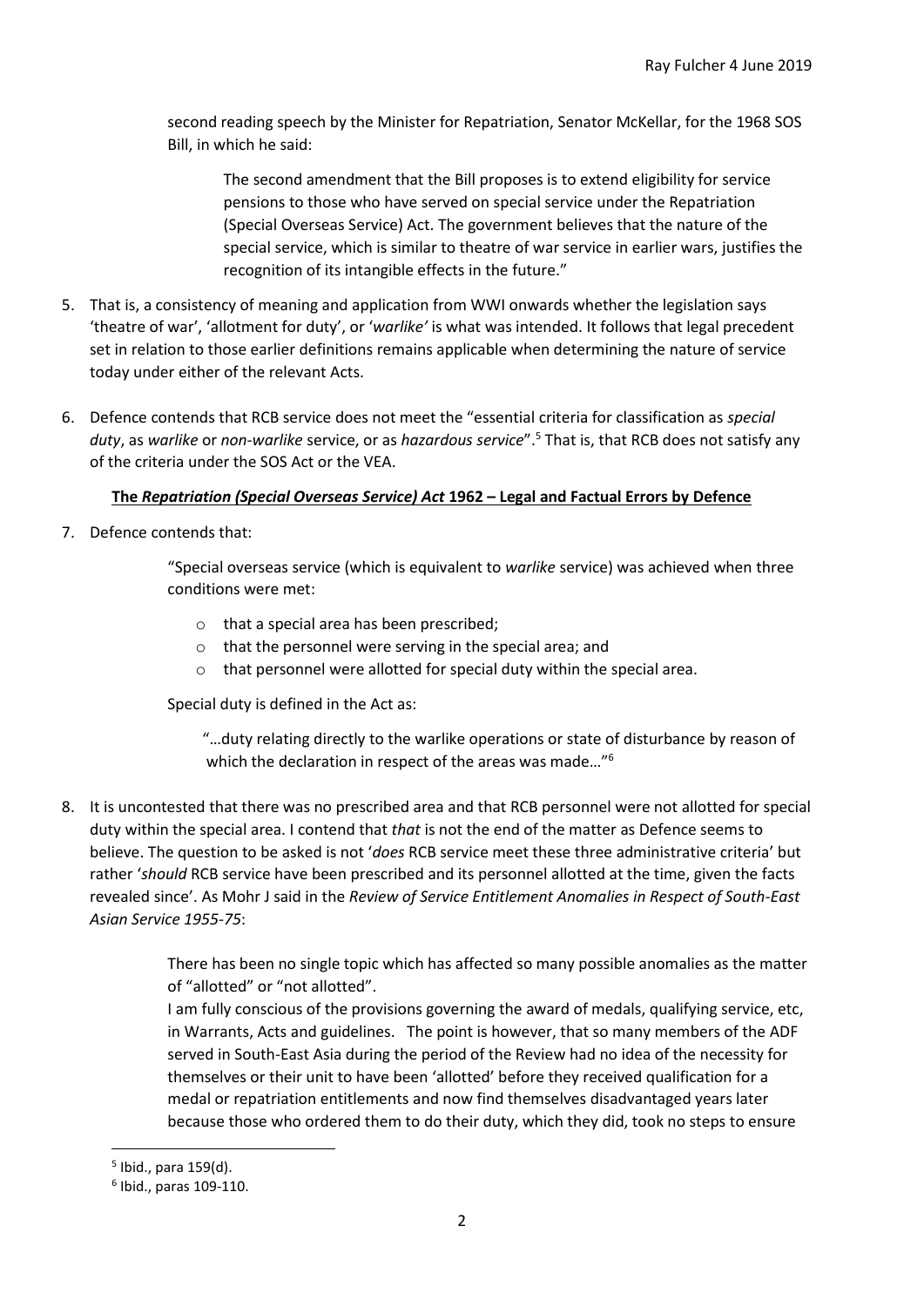that the required allotment procedures were attended to when quite clearly they should have been.

There is a procedure available for retrospective allotment but this appears not to have been followed in many cases.

It seems unfair that members of the ADF in this situation should be denied the opportunity to put forward for consideration the nature of their service, which would in many cases, amount to operational and/or qualifying service because of this action, or rather lack of action, of their superiors.<sup>7</sup>

9. The reason for non-allotment at the time was not an oversight or lack of knowledge as Mohr J alludes to above. Rather it was deliberate policy arising from diplomatic and domestic sensitivities that Defence has never addressed. Documents of the time speak of the sensitivities of the Malaysians to the presence and activity of foreign forces at Butterworth. For instance, in a 1972 paper discussing security improvements at Butterworth it was said that:

> "Taking into account Malaysian sensitivities, our security measures should be relatively unobtrusive. To meet the situation security should be based on:

- a. effective local security which includes good observation; and
- b. a quick reaction capability."<sup>8</sup>
- 10. In his book *Kampong Australia: The RAAF at Butterworth<sup>9</sup>,* author Matthew Radcliffe sheds light on what those sensitivities were. Radcliffe points to Malay sensitivity to the presence of foreign troops in a recently independent country and the lengths to which the Australian government would go to protect the Malaysian government from resultant domestic criticism. He discusses the "3<sup>rd</sup> Campism" of the Malay population in the context of the Cold War and perceived alliance with either West or East. He highlights the popular mistrust of organisations such as SEATO which were viewed by Malays as simply promoting western imperial aspirations and the more pragmatic view of the Malaysian government who understood the necessity of SEATO and their own inability to provide defence of their new nation. The Anglo Malayan Defence Agreement (AMDA – the Commonwealth plan to stop China at the narrows of the Malay peninsula in event of war), Radcliffe says, was "worded to accommodate domestic opinion in both Britain and Malaya..." and "...amounted to a mutually acceptable vagueness".<sup>10</sup> Radcliffe highlights the popular view by citing a Malay journalist from 1955:

"The independence we shall soon attain will be useless if such foreign troops still remain in our country… Our political independence will have no meaning at all if that independence does not include independence in … defence."<sup>11</sup>

11. This attitude of the Malay population almost boiled over around AMDA and its perceived (correctly) delegation of "responsibility for external defence" to foreign forces.<sup>12</sup> The government had to intervene, effectively threatening to resign over the matter in order to restore some calm. Radcliffe

<sup>7</sup> Mohr, R.F., *Review of Service Entitlement Anomalies in Respect of South-East Asian Service 1955-75*, 2000, p7. <sup>8</sup> Commander ANZUK Force, *Security of Air Base Butterworth*, ANZUK 007/3001/1/OPS, 15 March 1972, para. 8.

<sup>9</sup> Radcliffe, M, *Kampong Australia: The RAAF at Butterworth*, New South Publishing, 2017.

<sup>10</sup> Ibid., p38.

 $11$  Ibid., 32.

<sup>12</sup> Ibid., p39.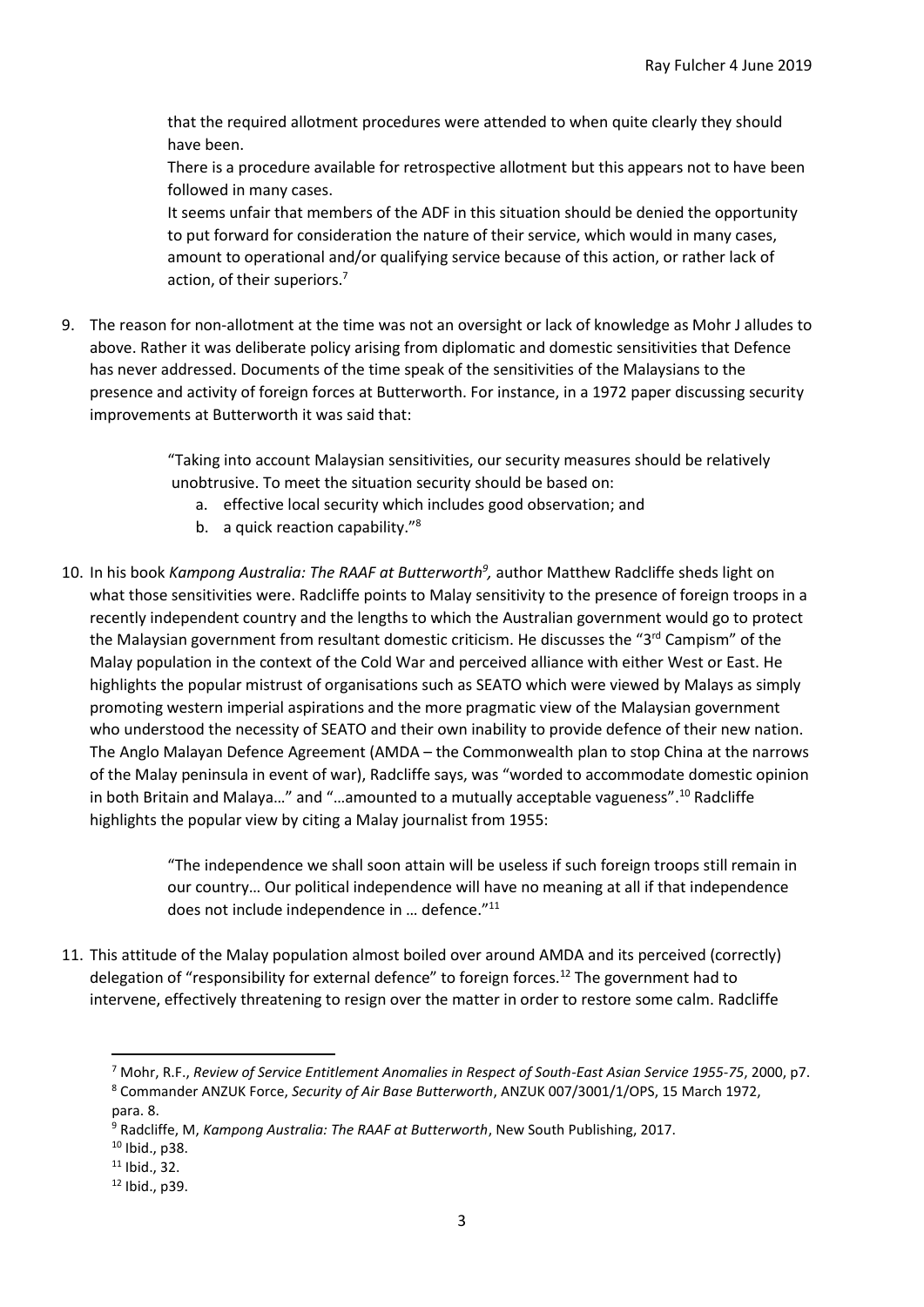further argues that the government's and country's very stability now "…depended upon successfully managing the public's perception of the Commonwealth forces."<sup>13</sup>

12. Nor were these concerns limited in time to the very early days of Malaysian independence but rather continued into the period of RCB deployment as described by Australia's High Commissioner to Malaysia in a message to Canberra:

"The concept of an integrated ANZUK presence continues to be something of a spectre with Zaiton."<sup>14</sup>

13. Domestically, the Whitlam government had been elected on a platform of withdrawal of all Australian combat forces from South East Asia, replacing 'Forward Defence' with 'Fortress Australia' and so any continuing presence of Australian ground combat forces in the region could potentially embarrass the government. This was confirmed by the Vice Chief of the Defence Force (VCDF) in a letter to Ms Cathy McGowan, AO, MP dated 26 April 2019. The VCDF advised Ms McGowan:

> "Due to the sensitivities at the time in relation to the deployment of Australian land forces overseas for the purposes of forward defence of Australia, the Minutes state that the deployment of the infantry unit could be presented publicly as being for training purposes."<sup>15</sup>

14. However, due to Australia's commitment to the Five Power Defence Arrangement (FPDA) and its primary role in the Integrated Air Defence System, we were not able to withdraw the RAAF presence from Butterworth and had to provide security to the base. This is highlighted by concerns discussed at the time which highlight that although the Malaysians had nominal responsibility for defence of Butterworth, their actual capacity to do so was lacking. This elevated the importance of providing an Australian infantry company to bolster the defence capability of the base:

"Capacity of Butterworth to meet the Threat

Cognizance has been taken of the statement that "…there is a significant deficiency in the capability at Air Base Butterworth to oppose or even contain any attack or sabotage attempt."…

The Malaysian lack of capacity to effectively provide for their role in the security of Air Base Butterworth is a cause for serious concern, and is prejudicial to the security of ANZUK installations and equipment."<sup>16</sup>

"A recent report from Air Base Butterworth indicates that the security arrangements at the Base are less than adequate."<sup>17</sup>

"Local authorities have stated that no Malaysian Security Force contingency plan exists for the reinforcement of Air Base Butterworth. It is not known if such a plan exists at the Ministry of Defence. A locally known plan, which has been implemented once in 1975,

 $13$  Ibid., p40.

<sup>14</sup> High Commissioner, Kuala Lumpur, *Five Power Defence: Butterworth Company*, 6 January 1972.

<sup>15</sup> Johnson, D., VCDF*, Letter to Ms Cathy McGowan AO, MP*, PDR ID: EC19-002341, 26 April 2019.

<sup>16</sup> Commander ANZUK Force, *Security of Air Base Butterworth*, ANZUK 007/3001/1/OPS, 15 March 1972, para. 5.

<sup>17</sup> Royston, R.S., *Security Situation – Air Base Butterworth Report No 34*, INT 8/10/3 (150), 4 August 1975, para 6.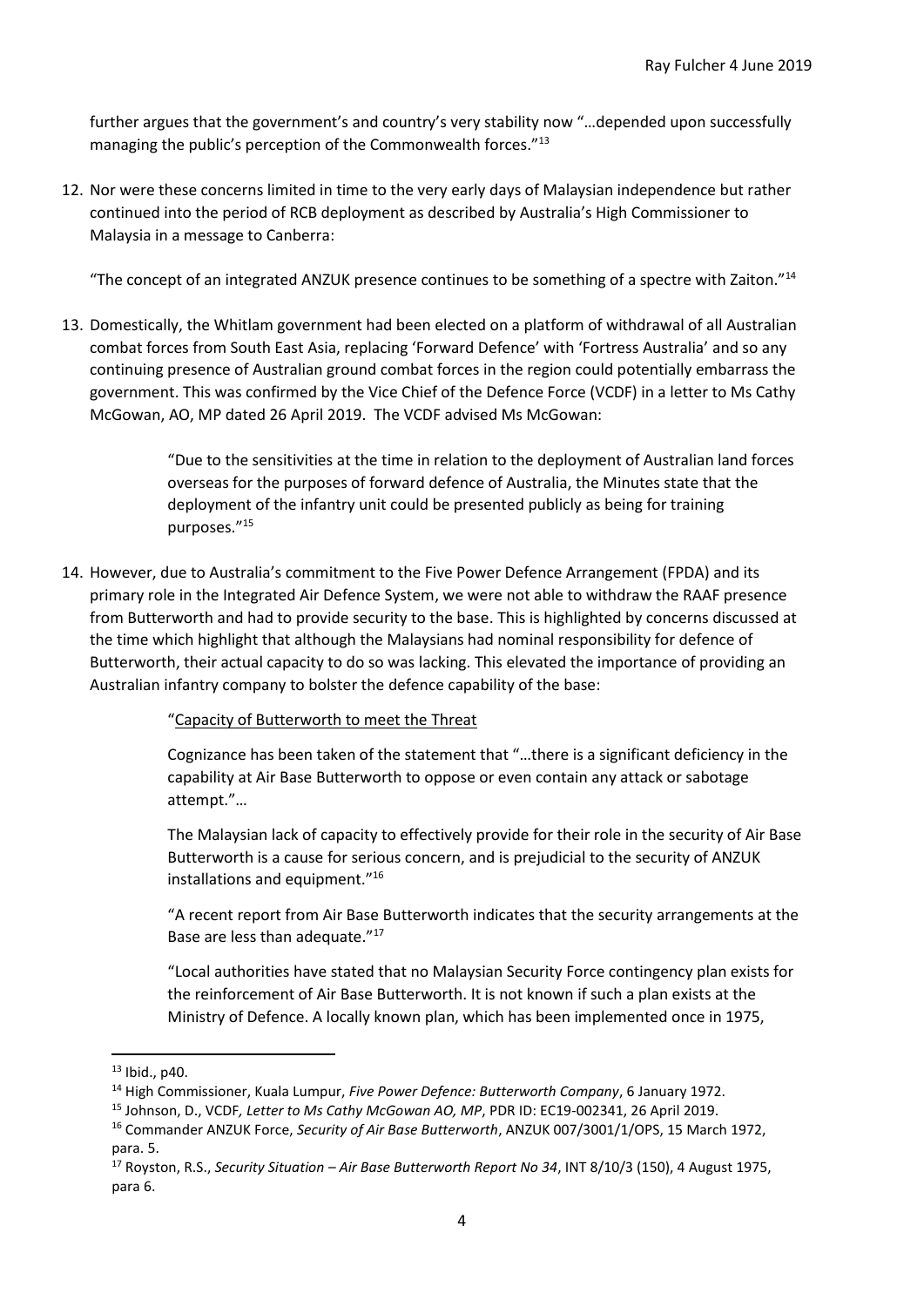allows for the deployment of troops from HQ 6MIB at the request of OC RMAF Butterworth. Troops from 6 MIB are fairly heavily committed on the Thai/Malaysian border and the size of the force that could be sent to Butterworth depends largely on this commitment. The nearest artillery units to Butterworth are at Taiping."<sup>18</sup>

15. Fortunately for the government of the time the Defence Committee in 1973 provided them with a solution that would allay Malaysian sensitivities and neutralise the potential for uncomfortable domestic questions. At its 11 January 1973 meeting, the Committee proposed that:

> "When the Australian Battalion is withdrawn from Singapore the requirement for a company for security duties at Butterworth will be met by providing the unit on a rotational basis from Australia. This could be presented publically as being for training purposes"<sup>19</sup>

16. This was not the first time that Defence has seen the value in camouflaging the presence of Australian troops at Butterworth. In a Letter from A. H. Tange, Secretary, Department of Defence, to the Secretary, Department of Air, regarding '*Security at Butterworth*' he says:

> "… In addition, Malaysian reluctance having been overcome, the ANZUK force will now provide one infantry company on rotation through Butterworth on a full-time basis, ostensibly for training, flag-showing and a change of scene. The presence of this company will provide the Commander with a ready-reaction force which he can use inter alia to supplement elements available to him under the joint Malaysian-RAAF Plan..."<sup>20</sup>

17. The Vice Chief of the General Staff visited Butterworth in 1973. His briefing included the advice that:

"The deployment of the company to Butterworth has in recent years assumed a real importance because of the somewhat increased concern about possible threat to base security. Although Malaysia may be expected to have assumed that this is the case, publicly and privately the position is maintained on both sides that the deployment is for exercise purposes."<sup>21</sup>

18. The Australian High Commissioner in Malaysia advised the government that the Malaysians themselves urged the use of the 'training camouflage' for the company:

> "Zaiton muttered about the presentational difficulties and maintained that the only raison d'etre could be the furthering of training."<sup>22</sup>

19. The refrain is the same, that the deployment of an infantry company to Butterworth was for base security but that needed to be camouflaged and the Malaysians were in on the subterfuge for their own reasons. Defence has never examined the implications of this evidence on *why* RCB was not allotted to a prescribed area. It would have been impossible to maintain the necessary camouflage had the proper

<sup>18</sup> Royston, R.S., *Security Situation – Air Base Butterworth Report No 34*, INT 8/10/3 (150), 4 August 1975, para 7.

<sup>19</sup> Defence Committee Minute, *Five Power and ANZUK Arrangements and Withdrawal of Australian Battalion and Battery*, Minute No. 2/1973, 11 January 1973.

<sup>20</sup> Tange, A.H., *Security at Butterworth*, Ref. 71/3160, 2 March 1972.

<sup>21</sup> Defence Planning Division, AWM 209-H-2 Folio 140, *VCGS Visit to Malaysia: The Butterworth Company*, 11 October 1973, para 3.

<sup>22</sup> High Commissioner, Kuala Lumpur, *Five Power Defence: Butterworth Company*, 6 January 1972.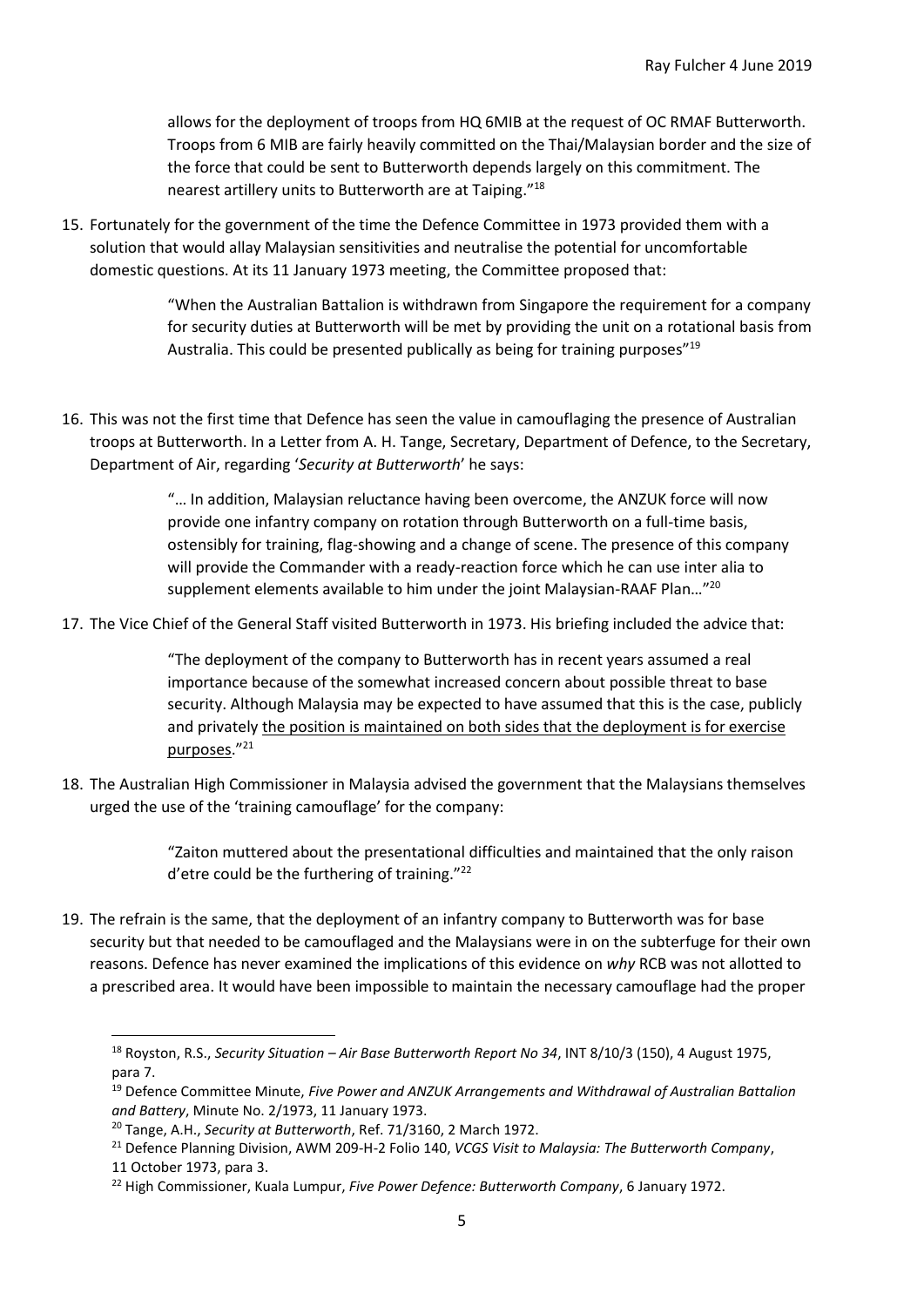administrative procedures been followed so that the troops met the three administrative criteria for special overseas service under the SOS Act.

- 20. Defence has recently attempted to simply dismiss the passage cited at para 15 as not actually a deception because RCB rotations did undertake some training,<sup>23</sup> as all military formations do regardless of whether in peacetime or war. Defence's contention is that RCB were sent to Butterworth for "security duties", but because of "sensitivities" in Australia about overseas deployment for "forward defence" this deployment was "presented publicly as being for training purposes".<sup>24</sup> No reasonable person could claim this as anything but deceptive. But defence baldly claim that it is not because as well as conducting "security duties" that were called "training", the companies also did some actual training so therefore calling "security duties" "training" is not deceptive.
- 21. It must be said that Defence does not just rely on the administrative "conditions" contained in the SOS Act to claim that RCB service was not "special duty". They refer to Cabinet Directive 1048 of 7 July 1965<sup>25</sup> which sought to clarify for the ADF how the SOS Act was to be implemented, it said:

"…that the Services be directed that allotment for "special duty" should only be made at a time when the personnel are exposed to potential risk by reason of the fact that there is a continuing danger from activities of hostile forces or dissident elements; in the present circumstances, allotment should therefore be confined to personnel specifically allotted for duty in relation to Indonesian infiltrators or communist terrorists in circumstances where there has been a specific request for the assistance of Australian forces and where the task has been clearly defined…"<sup>26</sup>

22. Defence go on to say that:

"ADF service at RAAF Butterworth from the end of confrontation in 1966 to the end of the infantry rifle company's quick-reaction role in December 1989 does not meet the essential criteria for allotment for special duty in a prescribed area for the purposes of the Act. There were no requests from the Malaysian Government to the Australian Government for military assistance after 14 September 1966."<sup>27</sup>

23. Defence has further contended that:

"While Australian forces remained in Malaysia following the Confrontation ceasefire on 11 August 1966, the Malaysian government made no further requests for assistance in security operations. Accordingly, Australian forces were not engaged in any operations against hostile forces or dissident elements."<sup>28</sup>

and

<sup>28</sup> Cooper, J, Ministerial Correspondence, *Reclassification of service by the Rifle Company Butterworth (RCB) 1970-1989 – Standing Committee on Petitions*, Ref R17785070, 25 May 2014, para 10.

<sup>23</sup> Johnson, D., VCDF*, Letter to Ms Cathy McGowan AO, MP*, PDR ID: EC19-002341, 26 April 2019.  $24$  Ibid.

<sup>25</sup> NOSB, *Background Paper Parliamentary Petition Dated 3 March 2014 Rifle Company Butterworth 1970-1989*, 28 April 2014, para 111.

<sup>26</sup> Cabinet Minute, Decision No, 1048, Submission No. 834, *Principles on which Eligibility for War Service Homes Loans is determined and the Consequences of their continued application on the Demand for Loans –*

*Examination and Report by Inter-departmental Committee*, Melbourne, 7 July 1965, Recommendation 1.

<sup>27</sup> NOSB, *Background Paper Parliamentary Petition Dated 3 March 2014 Rifle Company Butterworth 1970-1989*, 28 April 2014, para 112.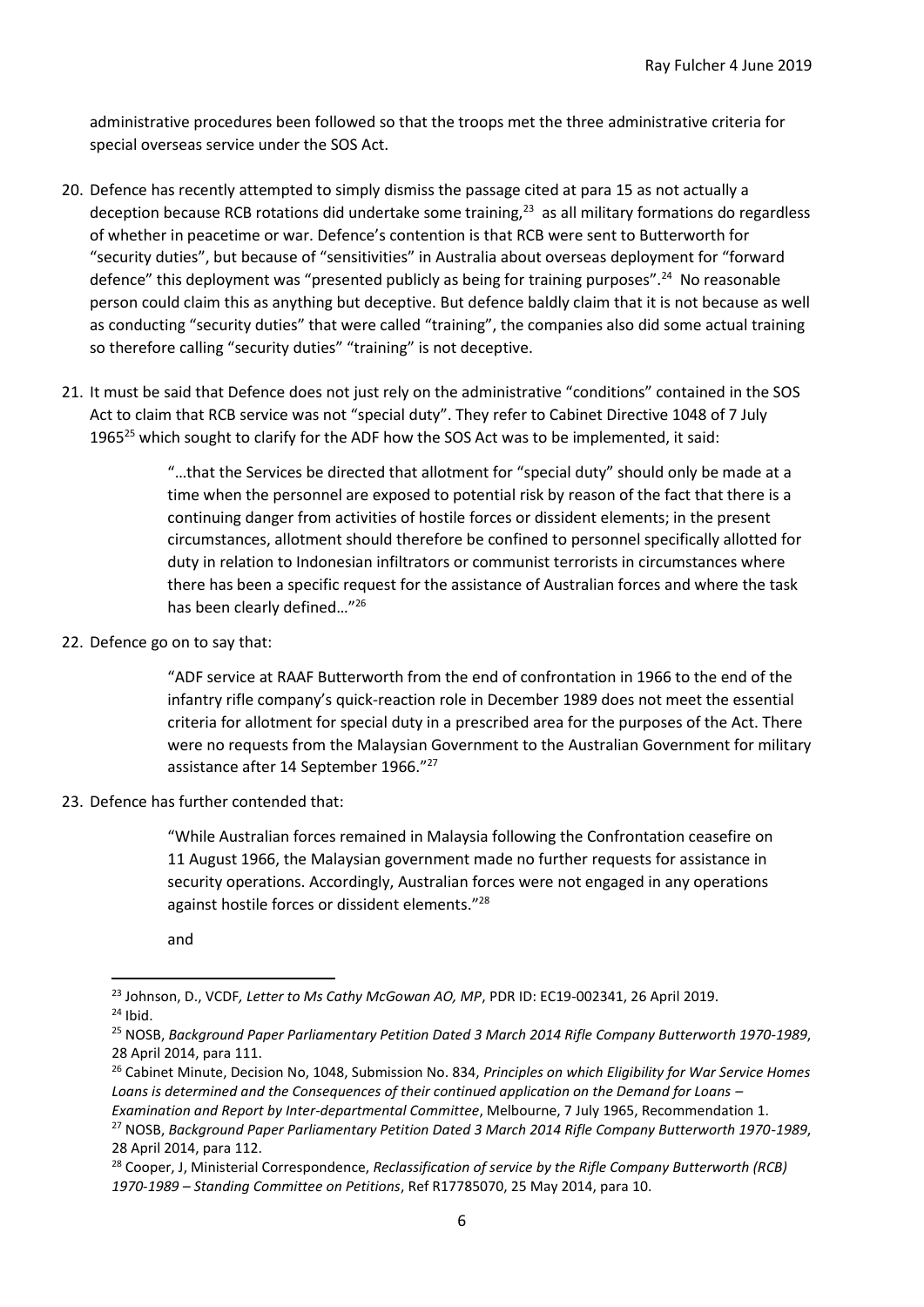"Because no state of war or emergency existed in Malaysia after the end of confrontation on 11 August 1966 and because the Malaysian government made no request to the Australian government for military assistance after this date, ADF personnel were not engaged in duty relating to warlike operations or a state of disturbance in Malaysia between 1970 and 1989. As a result, ADF service, including those at Butterworth, cannot be considered to be the special service under this act at the time, the Repatriation (Special Overseas Service) Act 1962." 29

24. With respect, these examples of the approach taken by Defence set Cabinet Directive 1048 on its head. It elevates the subordinate clause dealing with a particular situation ("in the present circumstances"), that occurred well before RCB deployments, above the directive on how "allotment for 'special duty' should … be made" under the Act. It raises the subordinate clause to the level of the governing principle of when allotment can be made. This was clearly not the intent of the Cabinet. Nor was it the view of Clarke J who said:

> 13.9 "The type of service required for allotment is explained in a 1965 Cabinet decision, which stated:

That the Services be directed that allotment for "special duty" should only be made at a time when the personnel are exposed to potential risk by reason of the fact that there is a continuing danger from activities of hostile forces or dissident elements…

13.10 This direction was made by Cabinet as a consequence of its adoption of a recommendation made by an interdepartmental committee, comprising representatives of the Prime Minister's Department, the Treasury and the Departments of Housing and Repatriation, set up to examine the principles on which eligibility for war service home loans was determined. The interdepartmental committee considered that there was a need for a clear directive from Cabinet about the factors to be taken into account by the armed services in making allotments for special duty if uniformity was to be maintained between the services."<sup>30</sup>

- 25. Thus, Clarke J correctly identified the core principle for applying the SOS Act and does not mention the subordinate clause. The principle identified by Clarke J was essentially a re-statement of the 'incurred danger' test.
- 26. Furthermore, although Defence makes much of the 'Malaysian request' scenario, a simple examination of the historical background to RCB deployment would show that it was unnecessary for Malaysia to request Australian troops to guard the air base as they were already doing so. And were doing so under the auspices of the Five Power Defence Arrangement and the Exchange of Notes between Malaysia and Australia.<sup>31</sup>
- 27. Accordingly, the question that Defence should be asking is not 'was the correct paper work done' or 'did Malaysia request our presence' but rather 'were RCB troops exposed to potential risk by reason of

<sup>&</sup>lt;sup>29</sup> Robert, S., MP, Official Committee Hansard, House of Representatives Standing Committee on Petitions, *Petition on reclassification of service by the Rifle Company Butterworth 1970-89*, 29 October 2014.

<sup>30</sup> Clarke J, *Report of the Review of Veterans' Entitlements,* 2003, paras 13.9-13.10.

<sup>31</sup> National Archives of Australia, *Five Power Defence Arrangements – Exchange of Notes constituting an Agreement Between the Government of Australia and the Government of Malaysia Regarding External Defence*, Barcode 30156205, 1 December 1971.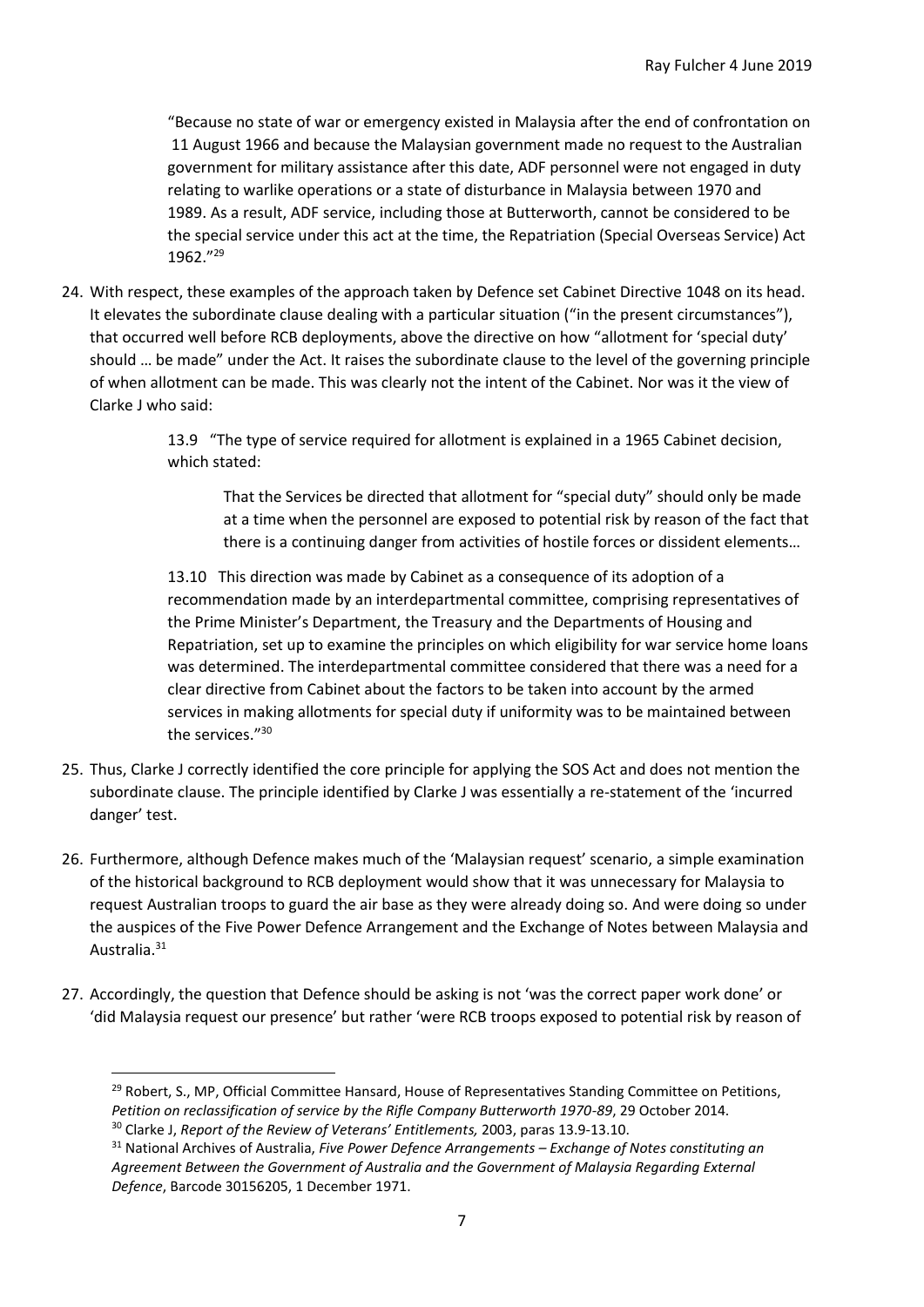the fact that there was a continuing danger from activities of hostile forces or dissident elements' in accordance with Cabinet Directive 1048.

- 28. Fortunately, Defence has answered that question in the affirmative many times over, both during the deployment and more recently during various reviews, but unfortunately without comprehending the import of their findings.
- 29. I present a small sample gleaned from documents at the time of the RCB deployments that demonstrate that RCB troops were indeed 'exposed to potential risk by reason of the fact that there was a continuing danger from activities of hostile forces or dissident elements':
	- There is a potential threat to the base from the Communist Party of Malaya (CPM),the Communist Terrorist Organisation (CTO), and related communist subversive organisations, whose aim is the establishment of a communist state in Malaysia Singapore, ultimately by "armed struggle"- widespread guerrilla/military action- and who have an estimated 1,800 to 2,000 terrorists in the Thai Malaysia border area. Of these some 300 are estimated to be within West Malaysia, with some 60, assumed to be armed with rifles, machine guns and explosives, in the Kulim and nearby forest areas approximately 15 to 25 miles from the base. $32$
	- … there is definitely a risk that one or more CTs or members of subversive groups known to be operating in the vicinity, could, regardless of CPM/CTO policy and/or acting on their own initiative, attempt an isolated attack on or within the base at any time. $33$
	- We assess that advanced warning of any form of attempted attack (other than by a large group of CTs which we assess as unlikely) would most probably not be received whether the attack be by CTs or members of subversive groups.<sup>34</sup>
	- Although we assume that Australian aircraft would not be deployed from Butterworth in an anti-terrorist role, the use of the Base by RMAF units for anti-terrorist air operations might prompt a CTO reaction.<sup>35</sup>
	- Mortar 'or other indirect weapon attack' by up to 10 men 'located in the surrounding ricefield/kampong areas' was considered 'likely if the CTs acquired a mortar capability'.<sup>36</sup>
	- There has been a marked increase in recent months in the use of modern weapons by the CTO including M16 rifles, 7.62 SLR, 9 mm sub-machine guns, and M79 grenade launchers. There is also evidence of 81/82 mm mortars.<sup>37</sup>

<sup>32</sup> *The Threat to Air Base Butterworth to the End of 1972,* (ANZUK Intelligence Group, 1971), para 54. (b).  $33$  Ibid., para 54 (e).

<sup>34</sup> Ibid., para 56.

<sup>35</sup> Joint Intelligence Organisation, *The Security of Air Base Butterworth*, October 1975, para 46.

<sup>36</sup> *The Threat to Air Base Butterworth to the End of 1972,* (ANZUK Intelligence Group, 1971), para 57, [paraphrased].

<sup>37</sup> JIO, 2 October 1975, *JIO Assessment of Threat and Likely Method of Attack,* 554/9/33(87), as Annex A to: Rowland, 7 October 1975, *Security of Butterworth,* addressed to 'Minister', para 7.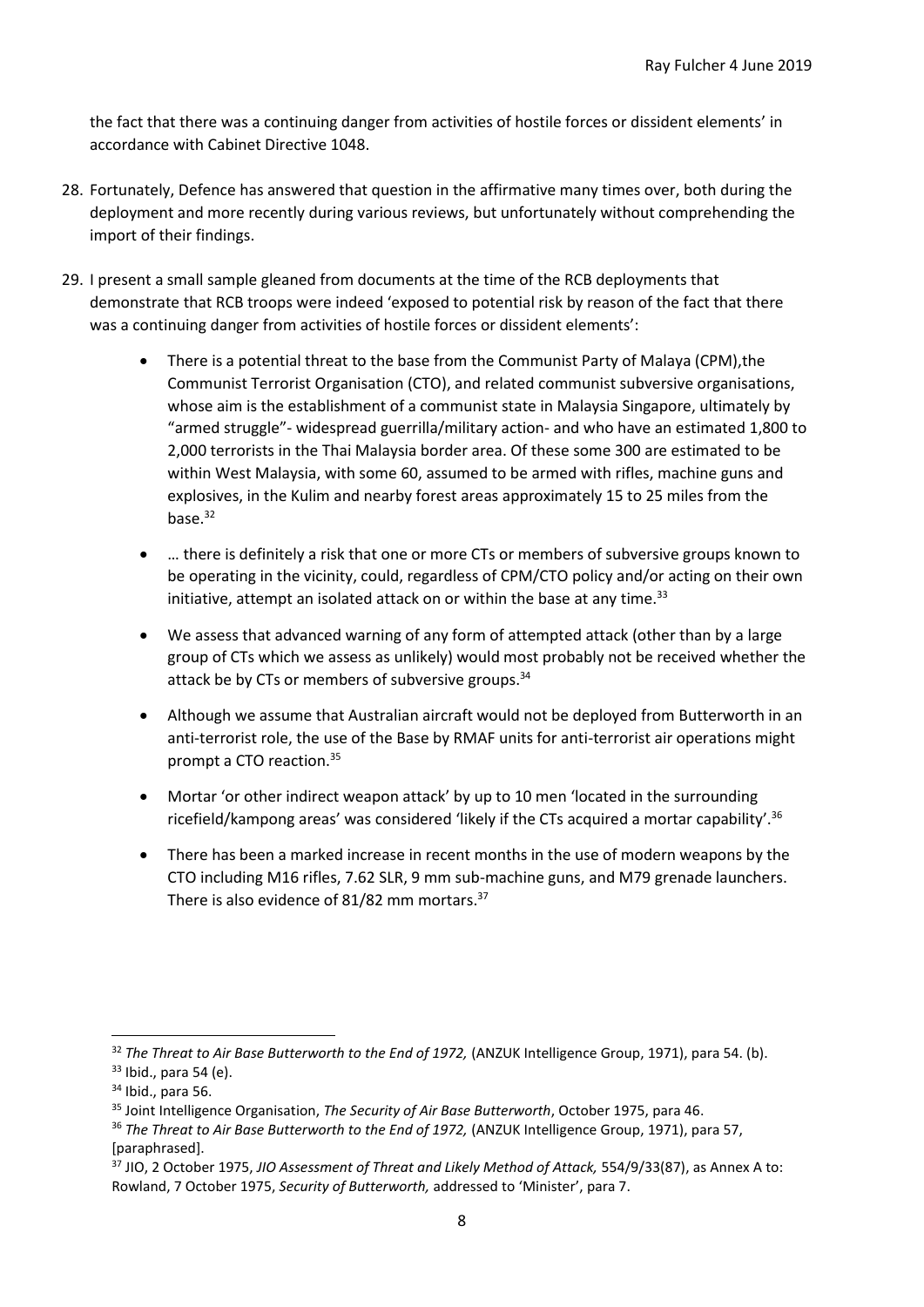- OC Butterworth had advised that rocket attacks have taken place at RMAF Base Sempang (Kuala Lumpur) and a military installation at Penang on 31 March and 1 April 1975. The RMAF has also advised of possible threats to Butterworth.<sup>38</sup>
- The recent intelligence information concerning possible CTO intentions to launch rocket attacks on bases in Malaysia increases our concern regarding the security of areas around the base. Intelligence sources consider there is a possibility that CTs have or are able to obtain 81/82mm mortars to supplement their known supplies of 3.5 inch rockets. Mortars are crew served weapons which are accurate area weapons of considerable destructive force against targets at maximum ranges of 4,700 metres. The attached map shows that at a range of 3000 metres from the Butterworth Base, a perimeter of 16,000 metres is formed. To compound the problem of defence, the area within the perimeter includes a large number of Malaysian houses, a network of roads and several hectares of padi-fields, all of which offer CTO assembly and firing bases.<sup>39</sup>
- …the obvious and immediate effects from rocket mortar and other forms of attack… [would be] the death and injury to personnel and families.<sup>40</sup>
- The split in Oct 74 of the CPM into three factions ... has resulted in some inter-factional conflict, but it seems also to encourage the groups to compete with each other for success against security forces. This is an important factor to be considered in assessing the likelihood of terrorist activity against military establishments such as Butterworth. Defence Adviser Kuala Lumpur reports that recent developments – including the upgrading in training and military status of the CTO – represents a significant diversification of, and increase in, the forces available with a capability of launching an attack against Air Base Butterworth. In the Kulim area, 20-30 kms from the Base, there are believed to be 62 members of the Assault Unit, with 15-20 of these considered to be 'hard-core' terrorists.<sup>41</sup>
- The CTO has demonstrated his capacity to mount operations against security forces during the past year. Based on these incidents, there is an increased likelihood of attack on Air Base Butterworth – probably by use of 3.5 inch rockets. There is a lesser probability of an attack using mortars.<sup>42</sup>
- The threat of mortars and rockets presents a problem of providing adequate passive defence arrangements to prevent or mitigate the effects of attack by these weapons. In April 1975 following the rocket attack on Minden Barracks, Mirage aircraft were dispersed, but as this practice exacerbated the problems of patrolling and security lighting the aircraft lines, the practice ceased within a month.<sup>43</sup>
- The only real protection for aircraft against mortars and rockets is to provide hardened roofed over revetments at costs of about \$100,000 each. Open roofed revetments or

<sup>38</sup> Rowland, J.A, AM, CAS, 3 April 1975, Department of Defence (Air Office) Minute 418/4/12, *Butterworth Base Security.*

<sup>39</sup> Rowland, 7 October 1975, *Butterworth Base Security and Security of C130 Aircraft in South Vietnam,* addressed to 'Minister', Para 2.

<sup>40</sup> Department of Air, *Brief for DCAS Concerning Security of Butterworth*, 564/8/28, October 1975, Para 12.

<sup>41</sup> JIO, 2 October 1975, *JIO Assessment of Threat and Likely Method of Attack,* 554/9/33(87), as Annex A to: Rowland, 7 October 1975, *Security of Butterworth,* addressed to 'Minister', para 4.

<sup>42</sup> Ibid, para 16 .

<sup>43</sup> Department of Air, *Brief for DCAS Concerning Security of Butterworth,* 564/8/28 (undated but internal evidence verifies October 1975), Para 24.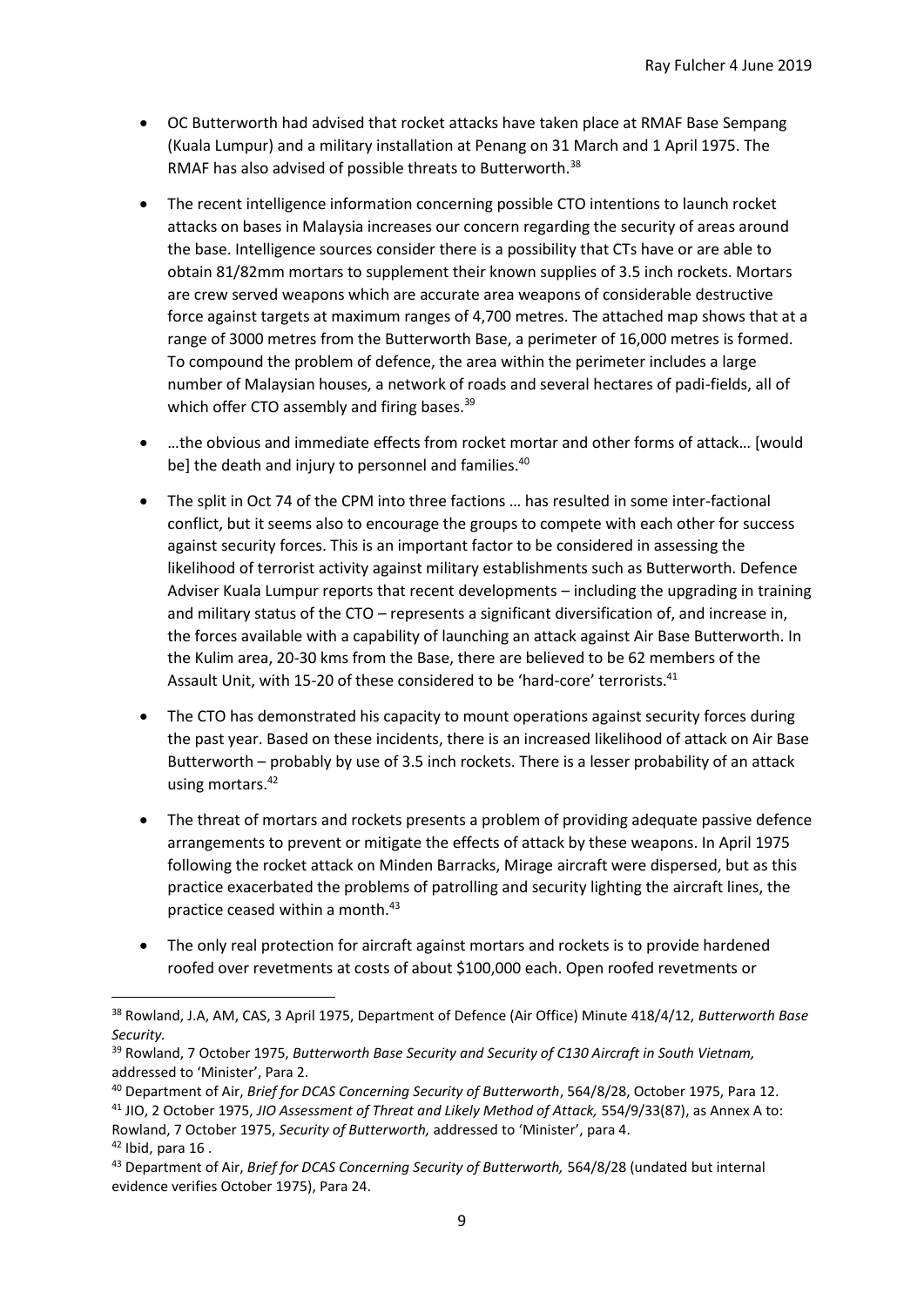dividing blast walls are reasonably effective against rockets, but less effective against the more accurate mortar.<sup>44</sup>

- On-base security arrangements to protect against sabotage or to react quickly to any attempted incursions by CT groups are satisfactory. An ARA Company on three monthly rotation provides a quick reaction force against attacks on the base, but are currently prevented from operations off the base …<sup>45</sup>
- 30. It would be necessary to ignore this evidence in order to argue that RCB troops did not face a "potential risk" from "hostile forces or dissident elements".
- 31. More recently Defence has also confirmed the potential risk to RCB personnel from hostile forces and dissident elements, again, a small sample:
	- Defence has referred to Security Assessments of the time and have noted that while there was no external threat to Malaysia "…there was a potential threat to the Base from the Communist Party of Malaysia (CPM), the Communist Terrorist Organisation (CTO) and other related subversive organisations."<sup>46</sup>
	- "The communist terrorist threat was proven to be real with recorded clashes on a number of occasions within its borders until Chin Peng, the Communist Leader, signed a peace accord in 1989."<sup>47</sup>
	- "The RCB was established in 1970 as a quick-reaction force to provide protection for Australian assets within the perimeter of the Royal Malaysian Air Force Base Butterworth due to the continued threat of armed Communist terrorism within its borders."<sup>48</sup>
	- "Besides securing protection for the two jet squadrons within the perimeter of the Air Base, the role of the RCB was to provide a quick-reaction force to meet the communist terrorist threat, and be responsible for internal security within Air Base Butterworth."<sup>49</sup>
	- "No attempt has been made by Defence to conceal the fact that there was a level of threat to RAAF Butterworth, but the level of threat was assessed as low."<sup>50</sup>
- 32. This last comment by then Minister Robert highlights the Defence approach of continually minimising the threat posed to the base in order to justify a peacetime categorisation. Other examples include:
	- "There was never an attack on RAAF Base Butterworth by communist terrorists."<sup>51</sup>
	- Defence was provided with evidence from the Commanding Officer's Reports for Base Squadron – Air Base Butterworth, that the Ground Defence Operations Centre (GDOC) at Butterworth was activated and manned due to "possible ground threat" and other reasons.

<sup>44</sup> Ibid, para 25. Open roofed revetments were installed at Butterworth by 1977.

<sup>45</sup> Rowland, 7 October 1975, *Butterworth Base Security and Security of C130 Aircraft in South Vietnam,* addressed to 'Minister', Para 4.

<sup>46</sup> Department of Defence*, Background Information Paper, Nature of Service Classification – ADF Service at RAAF Butterworth*, Nature of Service Branch, 14 October 2011, para 28.

<sup>47</sup> Barrie, C.A., ADML CDF, *Recommendations of the Review of Service Entitlement in Respect of the Royal Australian Air Force and Army Rifle Company Butterworth Service 1971-1989*, 10 April 2001, Ref. CDF 249/01.  $48$  Ibid.

 $49$  Ibid.

<sup>50</sup> Robert, S., MP, Official Committee Hansard, House of Representatives Standing Committee on Petitions, *Petition on reclassification of service by the Rifle Company Butterworth 1970-89*, 29 October 2014.  $51$  Ibid.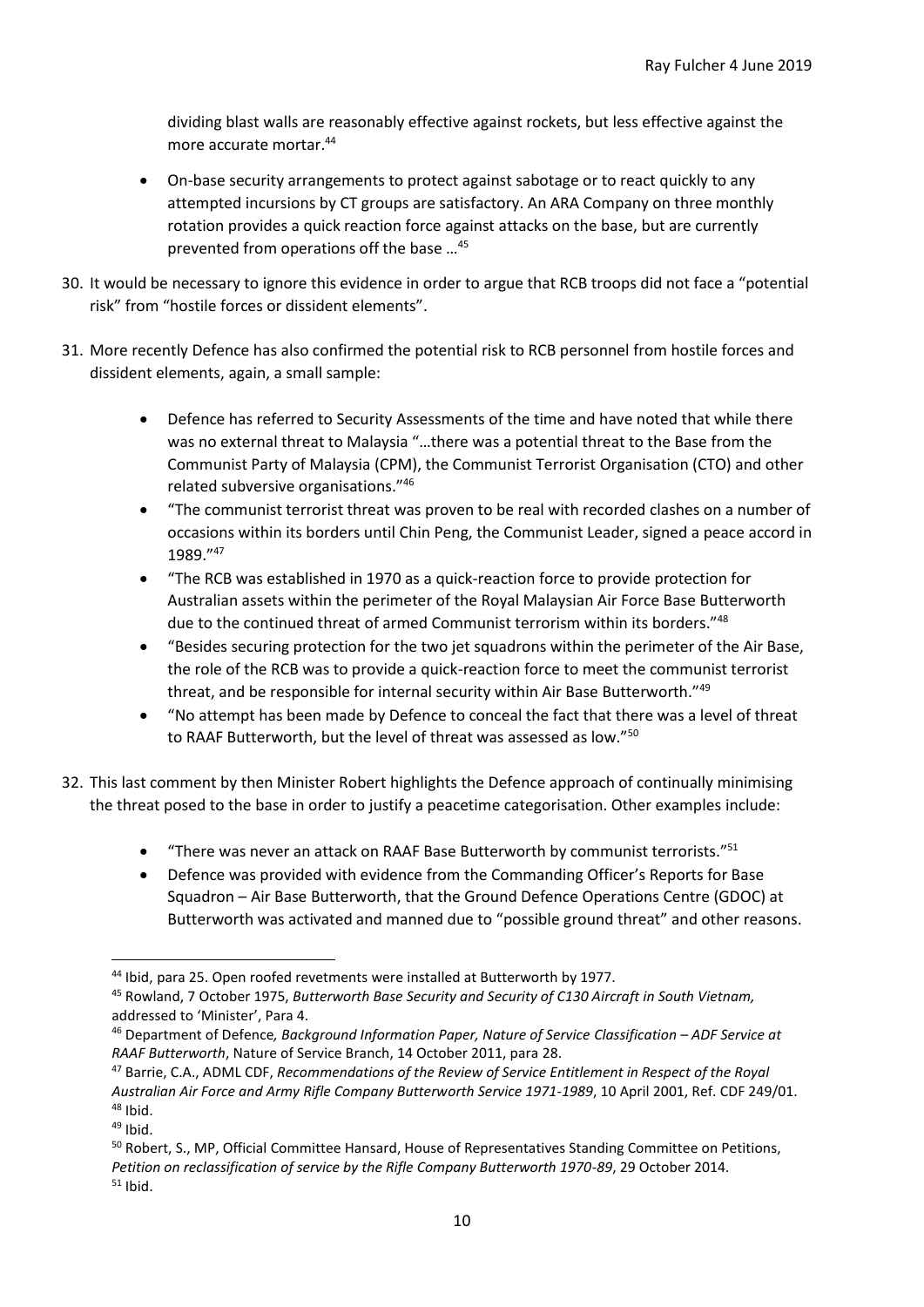The GDOC was established to manage all types of emergencies at the air base, including security related emergencies and was an integral part of the defence of the base under the Shared Defence Plan. Defence dismisses the activation of the GDOC for "possible ground threat" thus:

- "It is reasonable that an operations centre would be manned in instances of possible threat to the base.
- Note that the manning was on the basis of 'possible ground threat' and not 'expected attack'."<sup>52</sup>
- "Defence contends that, in order to ensure that training conducted at Butterworth was as realistic as possible, the likelihood of hostile action may well have been overstated to the soldiers and this could explain the misconception about the role of the infantry company and the hazards faced."<sup>53</sup>
- 33. The last dot point in para 32 is unbelievable in its lack of understanding of the safety requirements in relation to Army training. Defence's contention is that infantry soldiers were placed in an allied country currently fighting an insurgency, on an active air base adjacent to the main north-south road, next to civilian habitation, given live ammunition and permission to use it as there was a threat to the base. All to enhance training.
- 34. Defence looks with hindsight on events and situations to give them a more benign air than was perceived by authorities at the time. A case in point is the cutting of holes in the base's perimeter wire in the mid-late 70s. Defence says that:

"Instances of the perimeter fence being cut were not attributed at the time to communist terrorists, but considered to be done for the purpose of petty theft."<sup>54</sup>

35. It is true that these breaches in the base perimeter fence were eventually put down to theft. However, the initial response of authorities at the time was not so blasé, and given the threat environment an appropriate response was mandated to meet "suspected attempted entry to Air Base Butterworth" and a concurrent increase of Communist Party activity in the area:

> "Reaction patrol combed area to ensure no entry had been made." "Increased security consisting of 5 standing patrols of half section strength deployed during hours of darkness, one section picket of aircraft lines and AIRMOV area and normal ready reaction section will continue until at least 8 August."<sup>55</sup>

36. As an example of how these standing patrols operated see the statutory declaration and photograph at Attachment B.

<sup>52</sup> Cooper, J, *Email advice on matters raised in Standing Committee on Petitions 19 Nov 14 hearing in Brisbane regarding reclassification of the service of Rifle Company Butterworth (RCB)*, Ref MA14-003886, 3 December 2014

<sup>53</sup> Cooper, J, Ministerial Correspondence, *Reclassification of service by the Rifle Company Butterworth (RCB) 1970-1989 – Standing Committee on Petitions*, Ref R17785070, 25 May 2014, para 13.

<sup>54</sup> Robert, S., MP, Official Committee Hansard, House of Representatives Standing Committee on Petitions, *Petition on reclassification of service by the Rifle Company Butterworth 1970-89*, 29 October 2014.

<sup>55</sup> Cipher message, HQBUT to DEFAIR Canberra 65 GL section, DCR 005/05, August 1975.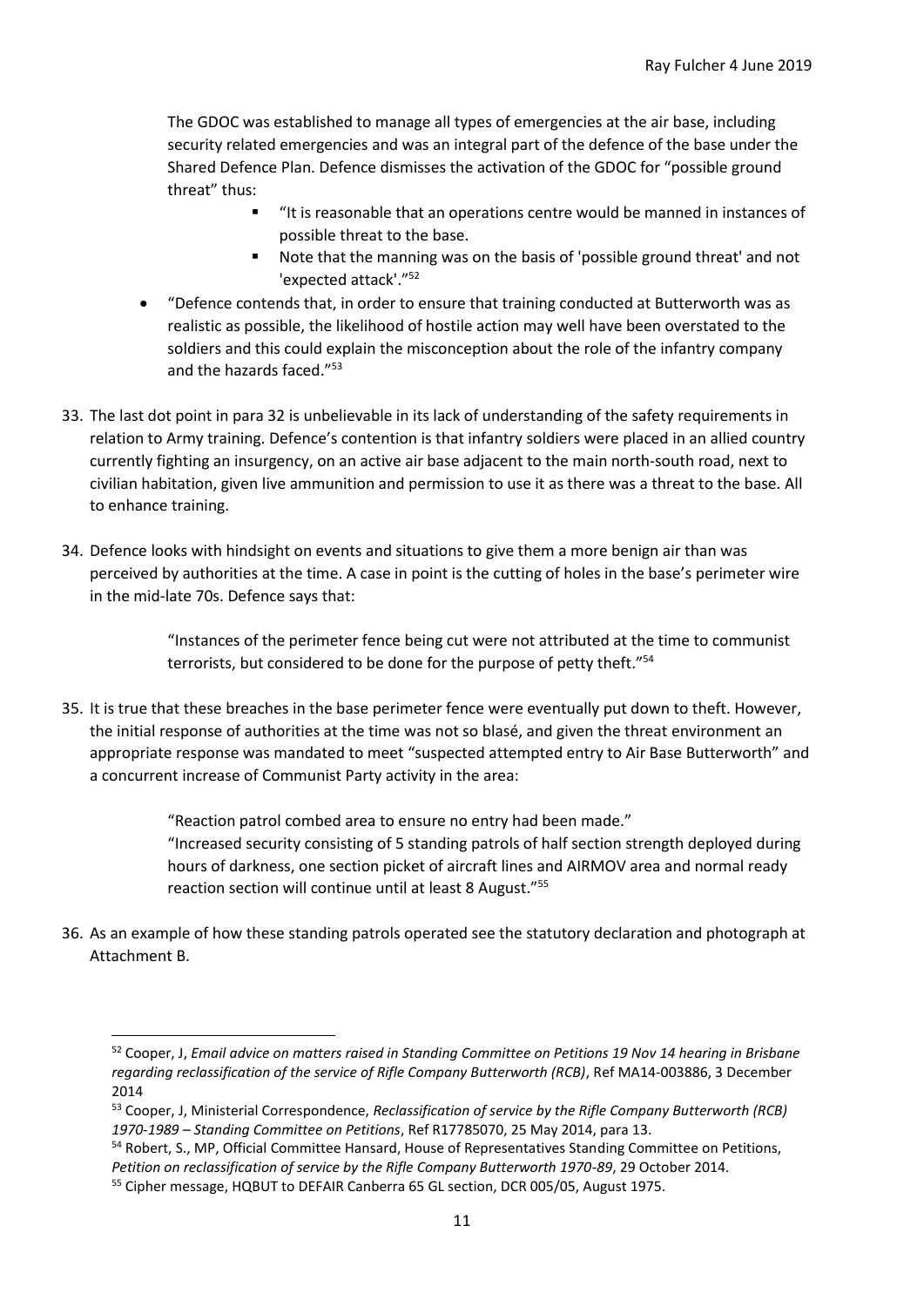37. The law, while not simple, is well established and does not require a high level of threat, or for an attack to occur, or even be imminent, for the threat to meet the threshold. As the Defence Honours and Awards Appeals Tribunal (DHAAT) has previously summarised:

> "Both the Clarke Review and repatriation law provide ample interpretation of the notion of incurred danger. Various courts and tribunals have ruled that no attempt is made to indicate how much, how close, how long or how intense the incurred danger must be before it meets the requirements of the legislation or relevant policy. Indeed, it is strongly arguable that the belief of authorities that an enemy poses a significant threat to a particular part of Australia (leading, for example, to the Government sending forces to defend that area, or to conduct operations in that area) provides strong evidence that the forces sent in response to that threat have been sent into harm's way and therefore have incurred danger. In fact, the danger need only be possible, not probable, nor does it have to eventuate."<sup>56</sup>

38. In relation to Defence's contention that "hostile action may well have been overstated" (note, not "fabricated" but "overstated" – even here Defence concedes that there *was* a threat) I refer you to Mohr J:

> "On the assumption we are dealing with rational people in a disciplined armed service (i.e. both the person perceiving danger and those in authority at the time), then if a serviceman is told there is an enemy and that he will be in danger, then that member will not only perceive danger, but to him it will be an objective danger on rational and reasonable grounds. If called upon, the member will face that objective danger.

It seems to me that proving that danger has been incurred is a matter to be undertaken irrespective of whether or not the danger is perceived at the time of the incident under consideration. The question must always be, did an objective danger exist? That question must be determined as an objective fact, existing at the relevant time, bearing in mind both the real state of affairs on the ground, and on the warnings given by those in authority when the task was assigned to the persons involved."<sup>57</sup>

39. Personnel at Butterworth *were* given warnings "by those in authority" as exemplified in Commanding Officer Reports for Base Squadron Air Base Butterworth, for example:

> "FLGOFF G.R. Penney GRDEFO briefed new arrivals on the security situation in the country, current threat to the Air Base Butterworth and ground defence organization of RAAF Butterworth…"<sup>58</sup>

- 40. Headquarters Field Force Command issued instructions on the conduct of the RCB. An example from 1979 details the "Pre-Deployment Security Training" to be conducted by the company, including training that would need to be done at Butterworth itself, including:
	- " $c.$  appreciation of the enemy threat and likely approaches;" $59$

<sup>56</sup> DHAAT, *Inquiry into Recognition of Australian Defence Force Service for SpeciaL Air Service Counter Terrorist and Special Recovery Duties*, 22 December 2009, para 81.

<sup>57</sup> Mohr R.F., R*eview of* S*ervice* E*ntitlement* A*nomalies in* R*espect of* S*outh*-E*ast* A*sian* S*ervice 1955-75*, February 2000, p9.

<sup>58</sup> *Commanding Officer's Report – Base Squadron Air Base Butterworth*, July 1980.

<sup>59</sup> HQ Field Force Command, *Annex B to HQ FF Comd Staff Instr 2/79*, 6 July 1979, para 2c.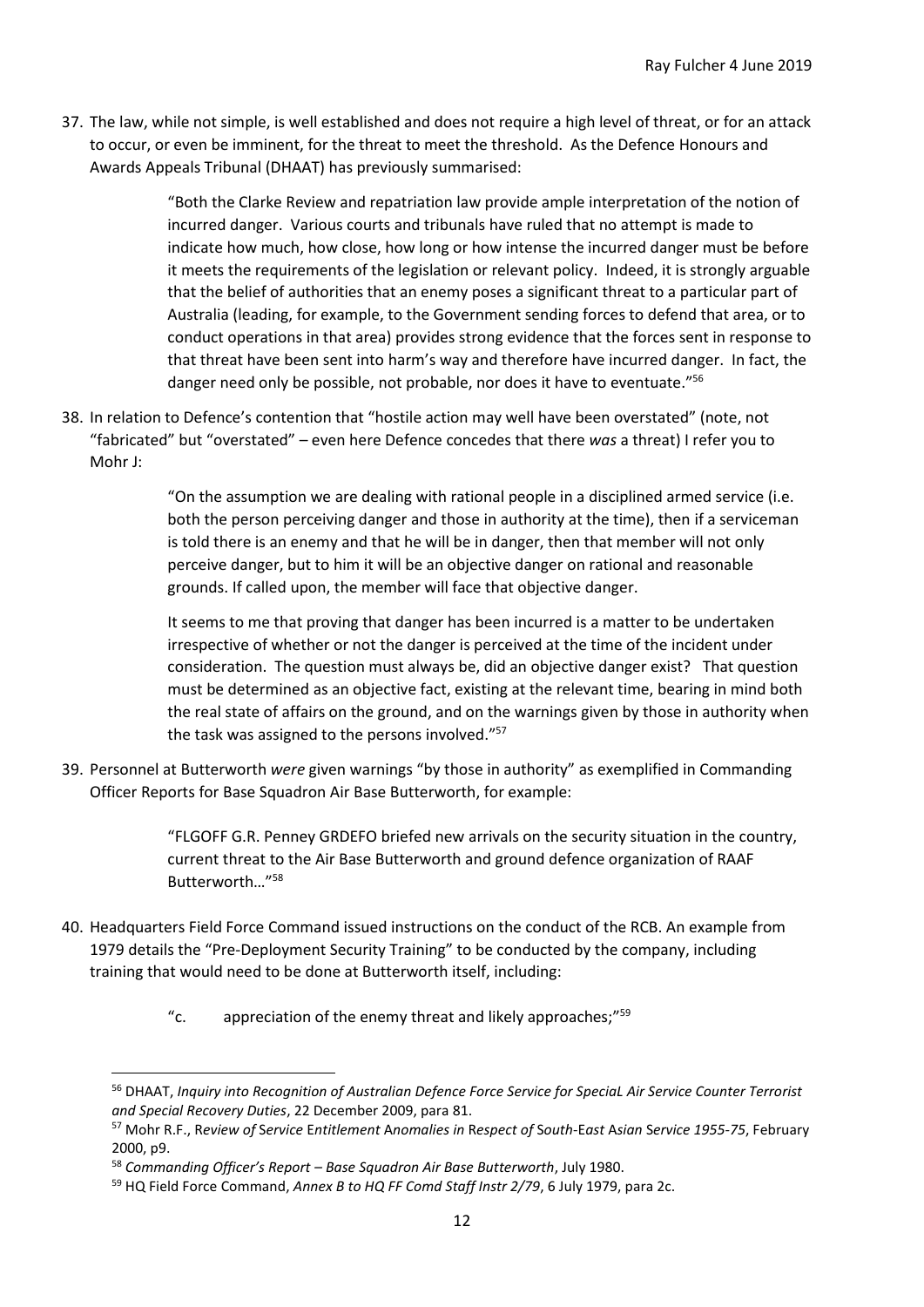- 41. Examples of training and briefing packages presented to each incoming company are at Attachment C. They demonstrate that updates on the "security situation" and "threat" were given to the arriving companies.
- 42. In the briefing for my tour in 1979 as a 21-year-old Infantryman we were told that the Communists had been known to use mortars and that these could pose a serious threat to the base. Three years earlier government departments were discussing the withdrawal of the RAAF from Butterworth. The Department of Foreign Affairs said of the base:

"We also have concerns about the security of the Butterworth base area and the possibility that it might become in time the subject of hit and run mortar or rocket attack by Communist guerrillas."<sup>60</sup>

- 43. Although Foreign Affairs believed that this possibility was "remote at present" they were not prepared to "rule out this risk altogether looking ahead".<sup>61</sup> As can be seen from para 29 above, Foreign Affairs were not the only agency concerned about such attacks.
- 44. RCB faced potential risk from armed Communist Terrorists in Malaysia up until the signing of the peace accord between the Communist Party and the Malaysian government in December 1989, which coincidently was when RCB's Quick Reaction Force (QRF) role ended. Defence concedes as much and as such they must comply with the law which, although complex, may at times be simple to determine:

"To establish whether or not an 'objective danger' existed at any given time, it is necessary to examine the facts as they existed at the time the danger was faced. Sometimes this will be a relatively simple question of fact. For example, where an armed enemy will be clearly proved to have been present."<sup>62</sup>

45. Defence knows full well of the hostile threat to the base and that RCB did in fact encounter those belligerents on a number of occasions. This was confirmed in an email exchange between an RCB veteran and the Secretary of the Department of Defence in 2000:

46. RCB met the criteria for "special duty" set down by the government in Cabinet Directive 1048 of July 1965. RCB faced a "potential risk" due to the danger posed by communist terrorists and other dissident elements. All that remains is for the proper paperwork to be completed.

Question – "Is it true that land forces carried live ammunition due to the threat of Communist Terrorist (CT) attack during this period?" Answer – "Yes".

Question – "Is it true that Australian intelligence reports (currently held in archives) indicate several incidents involving CT and Australian troops?" Answer – "Yes"."<sup>63</sup>

<sup>60</sup> Fernandez, R.R., Acting Deputy Secretary, *RAAF Presence in Butterworth: FAD/28*, File No. 696/6/4/5, para 3.  $61$  Ibid.

<sup>62</sup> Mohr R.F., R*eview of* S*ervice* E*ntitlement* A*nomalies in* R*espect of* S*outh*-E*ast* A*sian* S*ervice 1955-75*, February 2000, p9.

<sup>63</sup> Duffield, C.J, *Secretary Site feedback*, email, 11 August 2000; and Hawke, A., *Secretary Site feedback*, email, 4 September 2000.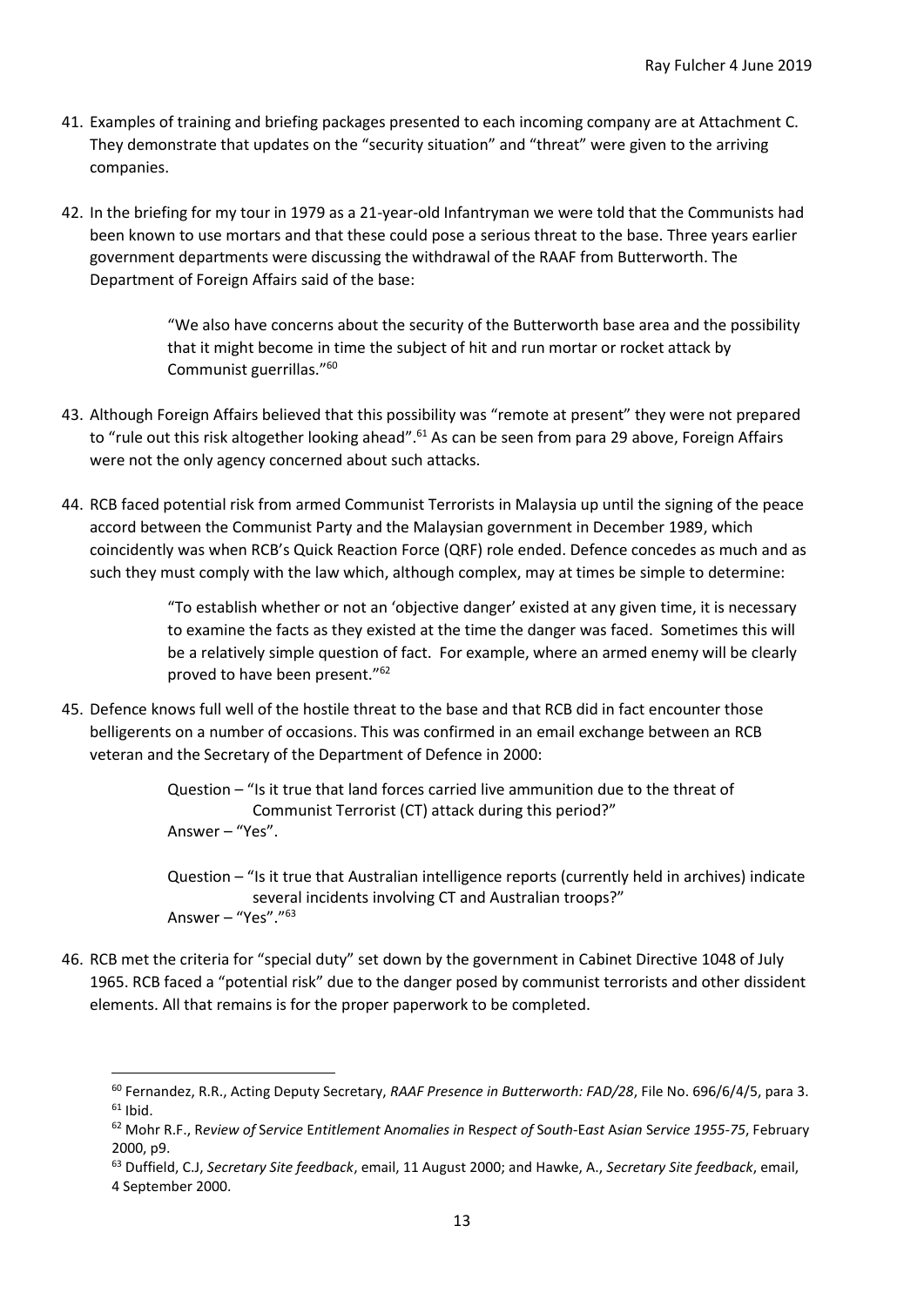# *Veterans' Entitlements* **Act 1986 –** *Warlike* **Classification**

- 47. Under the *VEA* 1986 *"warlike service "* means service in the Defence Force of a kind determined in writing by the Defence Minister to be warlike service.<sup>64</sup> This is simply an administrative provision much like the *SOS Act's* "special area" and "allotment". Just as the Cabinet saw the need in July 1965 to provide guidance on when that Act should be applied, so too the Cabinet in May 1993 saw the need to provide guidance for the term "*warlike*" under the *VEA*. The Cabinet provided a conditions of service framework to provide guidance to the Minister on determining whether operational service was *warlike* or *non-warlike*. <sup>65</sup> Cabinet provided that:
	- a. "warlike service refers to those military activities where the application of force is authorised to pursue specific military objectives and there is an expectation of casualties."<sup>66</sup>
- 48. Defence contends that RCB service does not meet these criteria, but that does not stand up to scrutiny.

## RCB's military activities and objectives

49. RCB was definitely involved in 'military activities' that had 'specific military objectives'. Securing the air base to "protect against sabotage or to react quickly to any attempted incursions by CT groups", <sup>67</sup> protection of Australian assets,<sup>68</sup> protection of vital points and shared facilities and supporting "the operational function of Air Base Butterworth"<sup>69</sup> (the base was operating against Communist Terrorists), and 'meeting the communist terrorist threat' $70$  are all military objectives.

### RCB's use of force

50. Application of force *was* authorised at least by the Rules of Engagement (ROEs) and the Shared Defence Plan<sup>71</sup>. Defence asserts that the ROEs for RCB were "...defensive in nature and to be applied within the air base only."<sup>72</sup> They also claim that the ROEs were "...defensive (peacetime) only..." and simply reflected ADF personnel's "…inherent right to use force in self defence including within bases in Australia…"<sup>73</sup> But that does not reflect the full extent of the force available to ADF personnel at Butterworth either in the ROEs themselves or through other authorisations to use force. Nor does it reflect the 'inherent right to use force' in Australia, for which no ROEs are necessary and the use of excessive force (such as shooting trespassers) is unlawful.

<sup>64</sup> *Veterans' Entitlements Act* 1986, s5C(1).

<sup>&</sup>lt;sup>65</sup> Cabinet Decision 1691, 17 May 1993.

<sup>66</sup> Clarke J, *Report of the Review of Veterans' Entitlements,* 2003, paras 10.9.

<sup>67</sup> Rowland, 7 October 1975, *Butterworth Base Security and Security of C130 Aircraft in South Vietnam,* addressed to 'Minister'.

<sup>68</sup> Department of Defence*, Background Information Paper, Nature of Service Classification – ADF Service at RAAF Butterworth*, Nature of Service Branch, 14 October 2011, para 43.

<sup>69</sup> Joint Intelligence Organisation, *Malaysia: The Threat to Air Base Butterworth,* August 1975, para 7. <sup>70</sup> Barrie, C.A., ADML CDF, *Recommendations of the Review of Service Entitlement in Respect of the Royal* 

*Australian Air Force and Army Rifle Company Butterworth Service 1971-1989*, 10 April 2001, Ref. CDF 249/01.

<sup>71</sup> Parker, I.S., Air Cdre, *Shared Defence of Air Base Butterworth: Operation Order No. 1/71*, 8 September 1971.

<sup>72</sup> Department of Defence*, Background Information Paper, Nature of Service Classification – ADF Service at RAAF Butterworth*, Nature of Service Branch, 14 October 2011, para 54.

<sup>73</sup> Cooper, J, *Email advice on matters raised in Standing Committee on Petitions 19 Nov 14 hearing in Brisbane regarding reclassification of the service of Rifle Company Butterworth (RCB)*, Ref MA14-003886, 3 December 2014.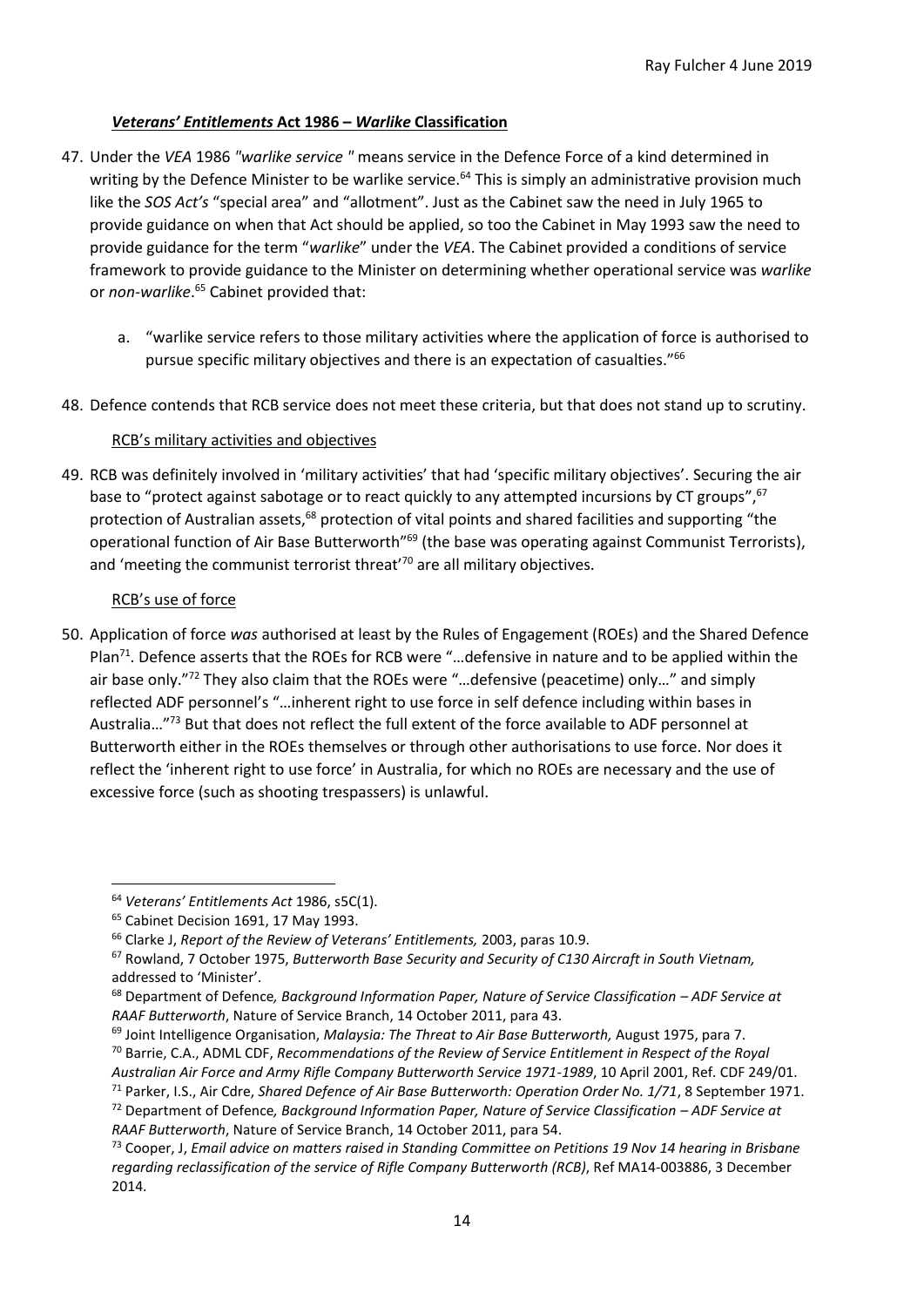51. Air Base Butterworth was a protected place under Malaysia's *Protected Areas and Protected Places Act* 1959.<sup>74</sup> As such the rules of engagement authorised more than the level of self-defence that applies in peacetime:

> "If any person either enters the wire surrounding the Protected Place or is seen by you to be attempting to make his way through, over or under the wire or is in an area in which you suspect his presence to be unauthorised or is acting in a manner to arouse suspicion of unauthorised presence…"<sup>75</sup>

- 52. Sentries or patrols could fire on that person if they did not stop after three challenges.<sup>76</sup> Persons apprehended could also be shot if attempting to escape and after being challenged to stop twice.<sup>77</sup> That is, that a person could be shot even though they posed no immediate threat to either the sentry, property or other people. This is not 'defensive' in the sense that NOSB implies. It is standard procedure for conventional combat when in a defensive position to first challenge unknown persons approaching your position before shooting.
- 53. It must be remembered that the *Protected Areas and Protected Places Act* 1959 was enacted by Malaysia because of the Malayan Emergency to protect certain places from infiltration and sabotage by Communist Terrorists. As such, any person exercising powers under this Act, as RCB did at Butterworth, was conducting operations against the enemy. Nor is it surprising that the ROEs authorised under that Act were nothing like the free-fire zones of Vietnam. Butterworth was located in a built-up area with the main north-south road running adjacent to the base. Kampongs were situated abutting the wire and rice paddies were nearby. Authorities were clearly cognisant of the need to constrain the use of force in such civilian-rich environments during less intense periods. None of this detracts from the fact that the ROEs authorised the "application of force", which is all that is required under the Act.
- 54. Defence's insistence that the ROEs were only "defensive" and could "be applied within the air base only" is not only wrong – they could be applied off base as well as part of the Family Protection Plan – they also imply that only 'offensive' action can constitute pursuit of "specific military objectives". This is reinforced by Defence's assertion that RCB could not "...be employed in operations outside the gazetted area of the air base."<sup>78</sup> Thereby implying that only offensive actions count and that a defensive operation cannot be an operation against the enemy. This is not the view of the Federal Court. In *David Norman Ahrenfeld v Repatriation Commission* [1990] FCA 319 the court reviewed a decision of the Administrative Appeals Tribunal (AAT) that was claimed under the *Repatriation Act* 1920, but determined under the *Veterans' Entitlement (Transitional) Act* 1986. In that decision Einfeld J said:

"The Tribunal's reasoning (p 5) was that 'actual combat' means 'offensive action' as opposed to 'passive defence' and that the applicant's service fell within the latter category. It seems to me, however, that the activities of armed forces personnel do not easily lend themselves to such a distinction. What in fact exists is a host of different activities, each of which

<sup>74</sup> Parker, I.S., Air Cdre, *Shared Defence of Air Base Butterworth: Operation Order No. 1/71*, 8 September 1971, para 5.

<sup>&</sup>lt;sup>75</sup> Parker, I.S., Appendix 5 to Annex C to Air Base Butterworth Op Order No 1/71, 8 September 1971, para 14.  $76$  Ibid.

<sup>77</sup> Ibid., para 15.

<sup>78</sup> Department of Defence*, Background Information Paper, Nature of Service Classification – ADF Service at RAAF Butterworth*, Nature of Service Branch, 14 October 2011, para 54.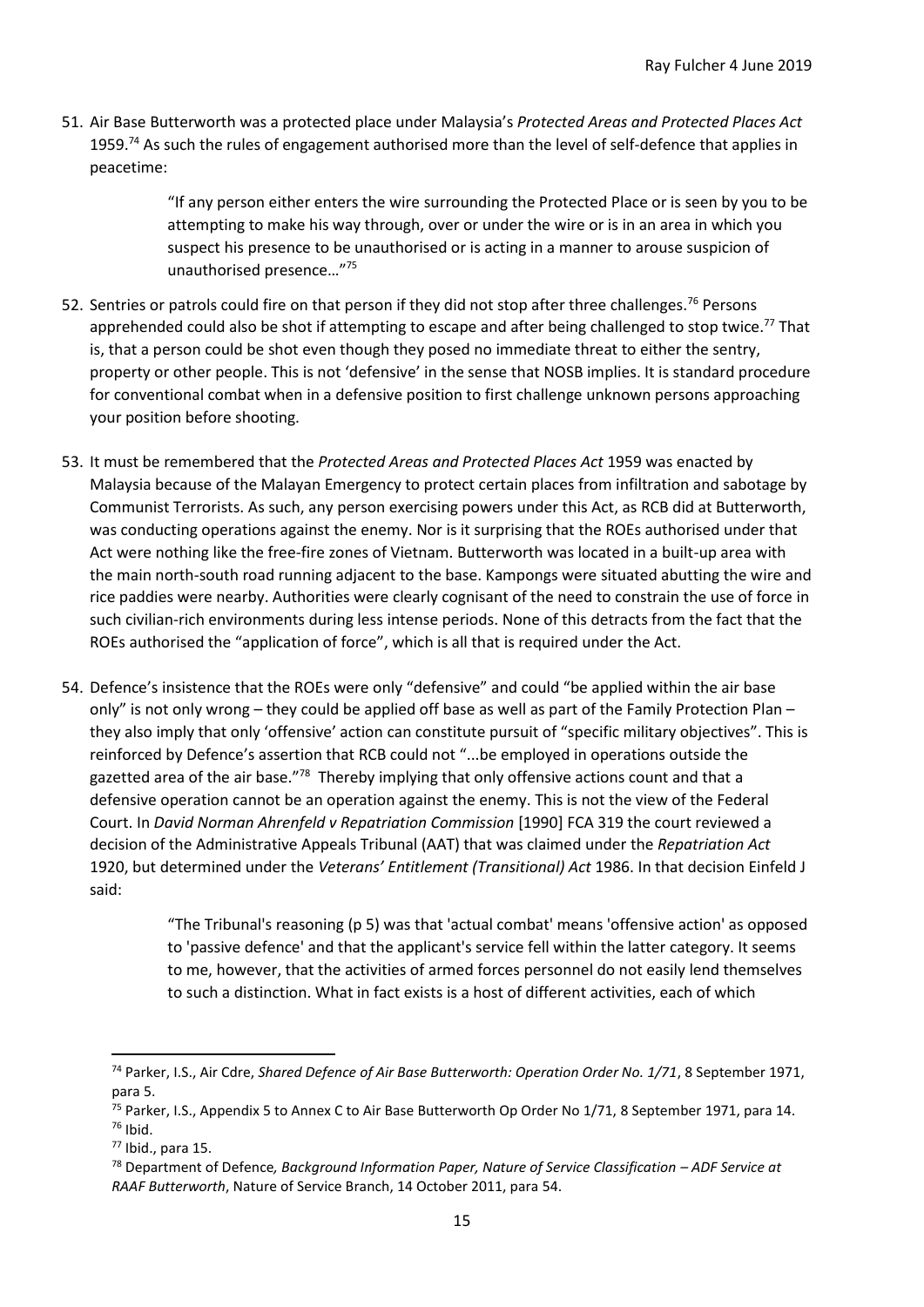contribute to the 'war effort', with varying degrees of proximity to defeating or frustrating the enemy." 79

55. Einfeld J went on to say:

"In my view, the correct definition of 'actual combat against the enemy' in the context of this Act is 'integral participation in or in activity directly intended for an encounter with the enemy'."<sup>80</sup>

- 56. Einfield J further said that relying on a distinction "…between 'offensive action' and 'passive defence' seems to me clearly to involve an error of law"<sup>81</sup>
- 57. RCB also had the role of counter-penetration and counter-attack throughout the period of service. These were offensive tasks designed to first contain and then destroy any communist terrorist forces that penetrated the base. They were an authorised use of force that cannot be described as "defensive only". A secret Department of Air briefing in 1975 described the role thus:

"Ground defence and security of assets are achieved by a combination of military and police action:

- a. …. on-base ground defence arrangements are required to provide close defence of assets when attack is imminent and a specialist ground defence (or infantry) force capable of responding quickly to an attack, to relieve an over-run position and counter attack any groups which occupy positions on the base".<sup>82</sup>
- 58. The tasks of RCB, particularly in its QRF and counter penetration/counter attack roles, to "protect against sabotage or to react quickly to any attempted incursions by CT groups",<sup>83</sup> or to "...meet the communist terrorist threat"<sup>84</sup> are clearly activities "...directly intended for an encounter with the enemy" and as such RCB was engaged in the 'specific military objective' of securing Butterworth from these threats.

### Expectation of casualties

- 59. Defence has consistently claimed that there was "...definitely no expectation of any casualties"<sup>85</sup> during RCB's deployment. It has been difficult to find where Defence has given their reasoning for this finding. It is certainly not in any public document I have examined. However, a document recently obtained under FOI sheds some light on Defence's reasoning that led to this error.
- 60. In background information to email advice the Nature of Service Directorate states that:

# "**Expectation of Casualties**

<sup>79</sup> *David Norman Ahrenfeld v Repatriation Commission* [1990] FCA 319, para 33.

 $80$  Ibid., para 47.

 $81$  Ibid., para 46.

<sup>82</sup> Department of Air, Brief for DCAS Concerning Security of Butterworth, undated, Ref 564/8/28, para 16. <sup>83</sup> Rowland, 7 October 1975, *Butterworth Base Security and Security of C130 Aircraft in South Vietnam,* addressed to 'Minister'.

<sup>84</sup> Barrie, C.A., ADML CDF, *Recommendations of the Review of Service Entitlement in Respect of the Royal Australian Air Force and Army Rifle Company Butterworth Service 1971-1989*, 10 April 2001, Ref. CDF 249/01. <sup>85</sup> Robert, S., MP, Official Committee Hansard, House of Representatives Standing Committee on Petitions, *Petition on reclassification of service by the Rifle Company Butterworth 1970-89*, 29 October 2014.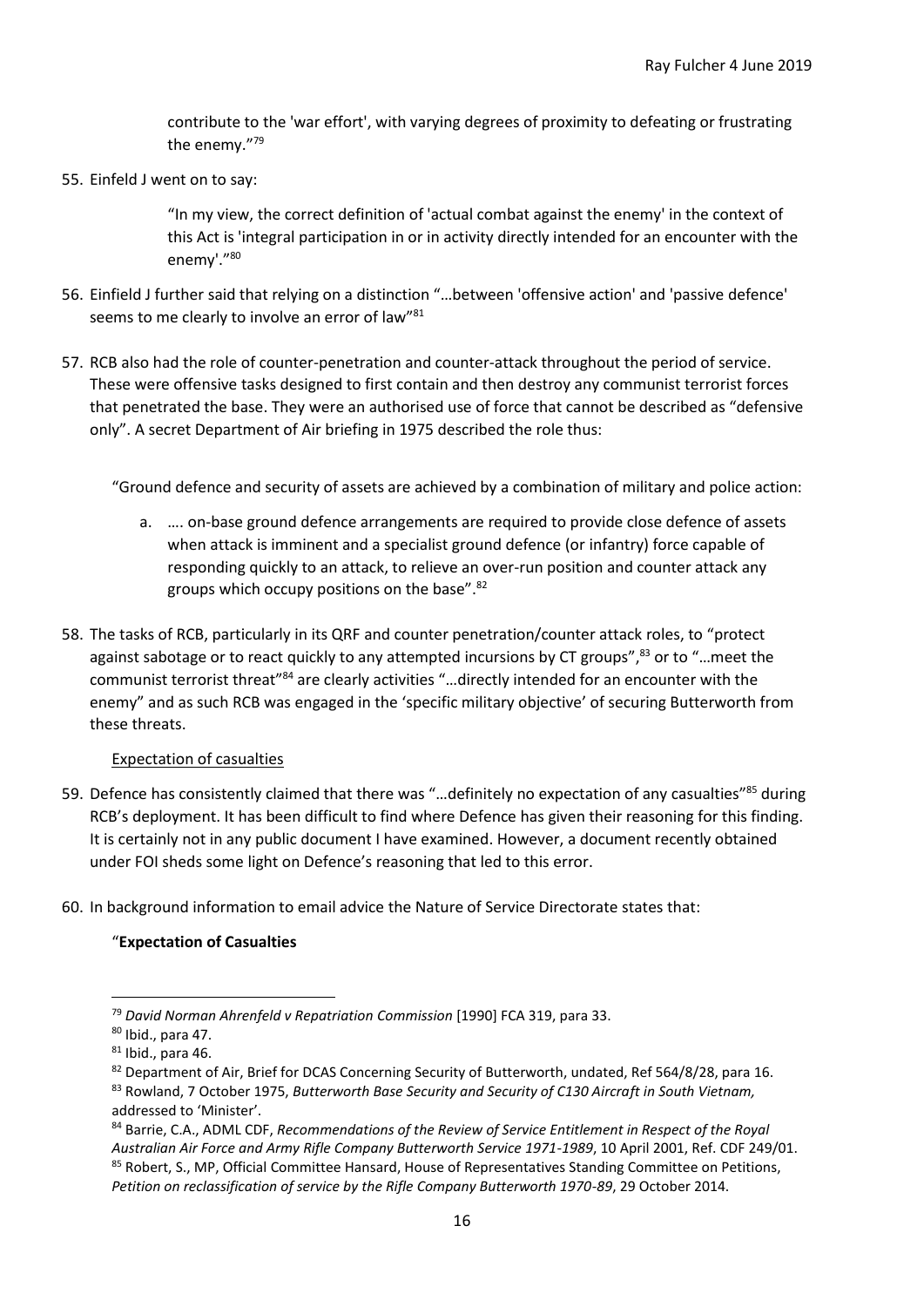An attack on Air Base Butterworth was considered by the threat assessments to be unlikely. The overall level of threat was considered to be LOW. As such, there was no expectation of casualties."<sup>86</sup>

and

"There was no expectation of an attack. Threat assessments concluded that, while an attack was possible it was unlikely." 87

61. This is an interesting turn of phrase by Defence – "while an attack was possible it was unlikely". This very situation was considered by the Federal Court in *Repatriation Commission v Mitchell*. In a scenario not unlike that of RCB. Approving the decision and reasoning of the Administrative Appeals Tribunal (AAT) the court said that:

> "It has found that Higgins Field was an operational airfield used for conducting aerial operations against the enemy in Papua New Guinea, and at that time against the enemy in Rabaul, and further that it provided refuelling facilities for allied bombing fleets operating north and north west of the Cape coming from or going to Townsville. The Ack Ack antiaircraft unit was part of the defence system to defend the operations at Higgins Field from hostile aerial attack, as much as the use of sentries and roving piquets were part of the defence of the facility from hostile incursions by Japanese landing parties from the sea."<sup>88</sup>

62. The court further approved the AAT determination that "possible but unlikely" attack satisfied the requirements for qualifying service:

> "The actions of Command at Higgins Field in dispersing aircraft, maintaining anti-aircraft guns in position, and protecting the installations and equipment with armed sentries and roving picquets are I believe consonant not only with sensible precautions, but with the understanding of perhaps unlikely, but always possible, raids launched from aircraft or from submarine landings, or surface carriage of small parties."<sup>89</sup>

63. As can be seen above at para 29, "LOW" is not the only adjective applied to the level of threat and likelihood of attack. I submit that the approach of NOSB is an attempt to reintroduce "adverbs and adjectives" that diminish the principle of incurred danger. This is contrary to law as expounded by the Full Court of the Federal Court:

> "In applying such a provision, therefore, it is desirable to eschew the use of adverbs and adjectives, that is to say, not to read into the provision words which are not there. In referring to the word "danger", Administrative Appeals Tribunals have used adjectives such as "real", "actual" and "substantial". But the word "danger" stands for itself. If a serviceman incurs danger from hostile enemy forces, that circumstance is sufficient to satisfy the statutory requirement. It is indeed the specified requirement. No adjective can enlighten that concept. When applying the word "incurred", some Administrative Appeals Tribunals have used the expression "reasonable expectation". But, again, the word "incurred" is an

<sup>86</sup> Cooper, J, *Email advice on matters raised in Standing Committee on Petitions 19 Nov 14 hearing in Brisbane regarding reclassification of the service of Rifle Company Butterworth (RCB)*, Ref MA14-003886, 3 December 2014.

 $87$  Ibid.

<sup>88</sup> Cooper J, *Repatriation Commission v Mitchell* [2002] FCA 1177, para 25.

<sup>89</sup> Ibid., para 15.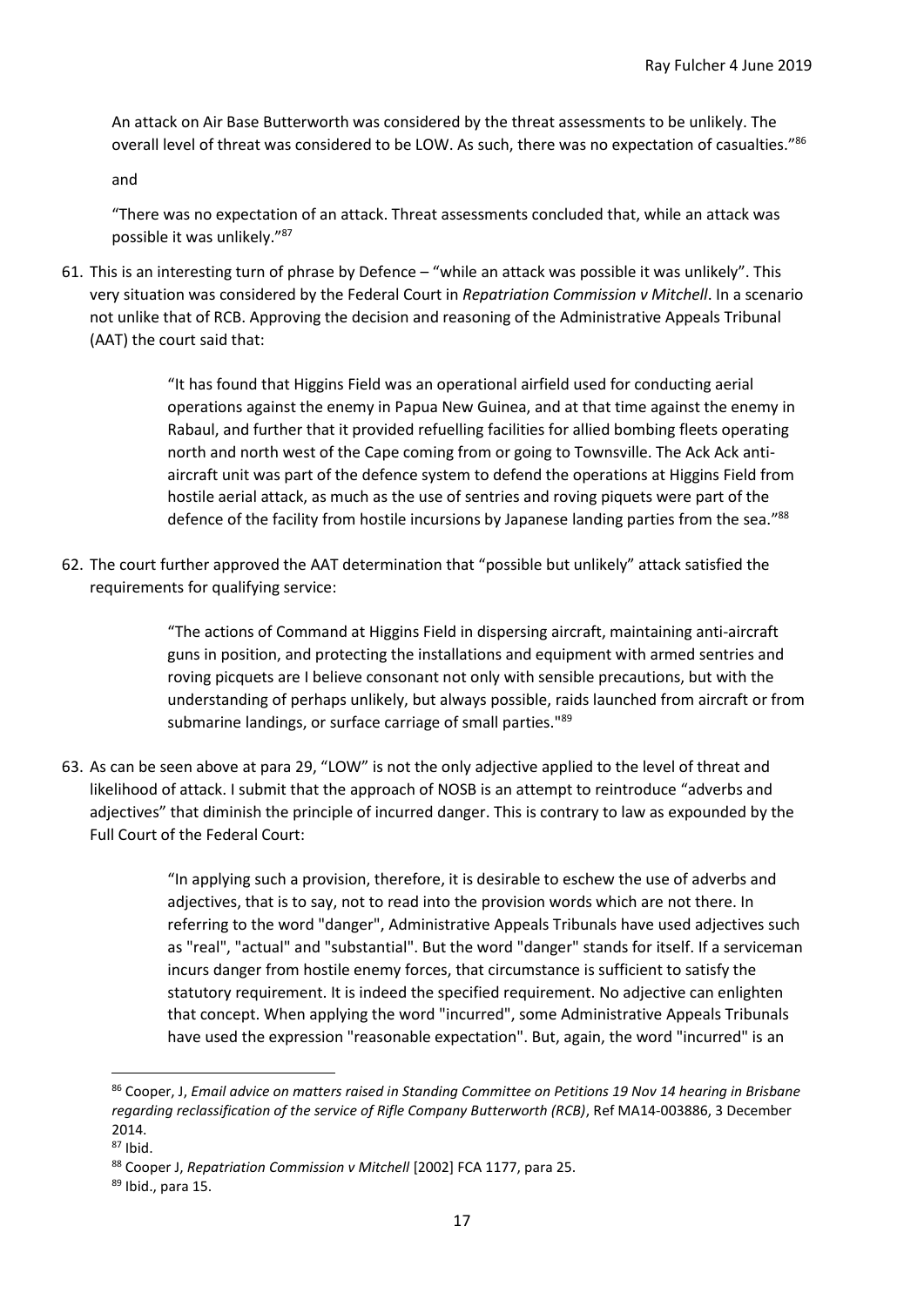ordinary word of the English language. It has a dictionary meaning and is used in that sense. Other words should not be substituted for it."<sup>90</sup>

- 64. The Macquarie dictionary contains a number of definitions for 'expectation'. Probably the best one for our purposes is "the degree of probability of the occurrence of something".<sup>91</sup> Referring back to the definition of "*warlike*", the government set the condition of "…and there is an expectation of casualties."<sup>92</sup> Note that the government did not set a certain level of 'probability' to meet this criteria. It did not say a 'high expectation of casualties' or a 'medium expectation of casualties' nor even a 'low expectation of casualties'. Their use of the word 'expectation' by itself implies that any level of probability of casualties beyond zero meets the requirement. So a LOW threat for instance, being still a threat, will indicate a LOW degree of probability of casualties, therefore a low *expectation* of casualties, and so meets the criteria expounded by Cabinet. This approach accords with the "incurred danger" test espoused by the Federal Court<sup>93</sup> and summarised by the DHAAT $94$  itself.
- 65. The Australian Defence Force (ADF) Pay and Conditions Manual puts it this way:

# "**17.1.7 Warlike operation**

- 1. *Warlike* service exposes ADF personnel to a direct risk of harm from hostile forces.
- 2. A *warlike* operation is an Australian Government authorised military operation where ADF personnel are exposed to the risk of harm from hostile forces that have been assessed by Defence as having the capability and an identified intent to directly target ADF personnel. ADF personnel are authorised to use force to pursue specific military objectives and there is an expectation of ADF casualties as a result." 95
- 66. Note, "…a direct risk of harm from hostile forces". There is no caveat that the risk needs to be high or cannot be LOW, it thereby accords with the 'incurred danger' test. The phrase "…having the capability and an identified intent to directly target ADF personnel" at first glance appears to give succour to the NOSB position that RCB was not a *warlike* deployment. However, RCB's roles detailed above as an integral part of the defence of Butterworth, the fact that Communist Terrorists did attack Malaysian bases, and the security intelligence reports of the time combine to show an intent on the part of terrorists to target military bases and those who defended them. More significant though is the final sentence of Defence's definition. Where ADF personnel are authorised to use force to achieve military objectives "…there is an expectation of ADF casualties *as a result*" [my italics]. That is, when you place personnel in harm's way to pursue a military objective by force that situation *itself* creates the expectation of casualties. And is again in accord with the "incurred danger" test.
- 67. RCB meets the criteria of both the *Repatriation (Special Overseas Service) Act* 1962 and the *Veterans' Entitlements* Act 1986 as determined by two separate Cabinet decisions. As such, veterans of the RCB 1970-1989 should be awarded the Australian Active Service Medal or the Australian Active Service

<sup>90</sup> Davies, Wilcox and Foster JJ, *Repatriation Commission v Walter Harold Thompson [1988] FCA 212*, para 8. <sup>91</sup> [www.macquariedictionary.com.au](http://www.macquariedictionary.com.au/)

<sup>92</sup> Clarke J, *Report of the Review of Veterans' Entitlements,* 2003, paras 10.9.

<sup>93</sup> For instance: *Repatriation Commission v Walter Harold Thompson* [1988] FCA 212.

<sup>94</sup> DHAAT, *Inquiry into Recognition of Australian Defence Force Service for SpeciaL Air Service Counter Terrorist and Special Recovery Duties*, 22 December 2009.

<sup>95</sup> <http://www.defence.gov.au/payandconditions/adf/chapter-17/part-1/div-1.asp>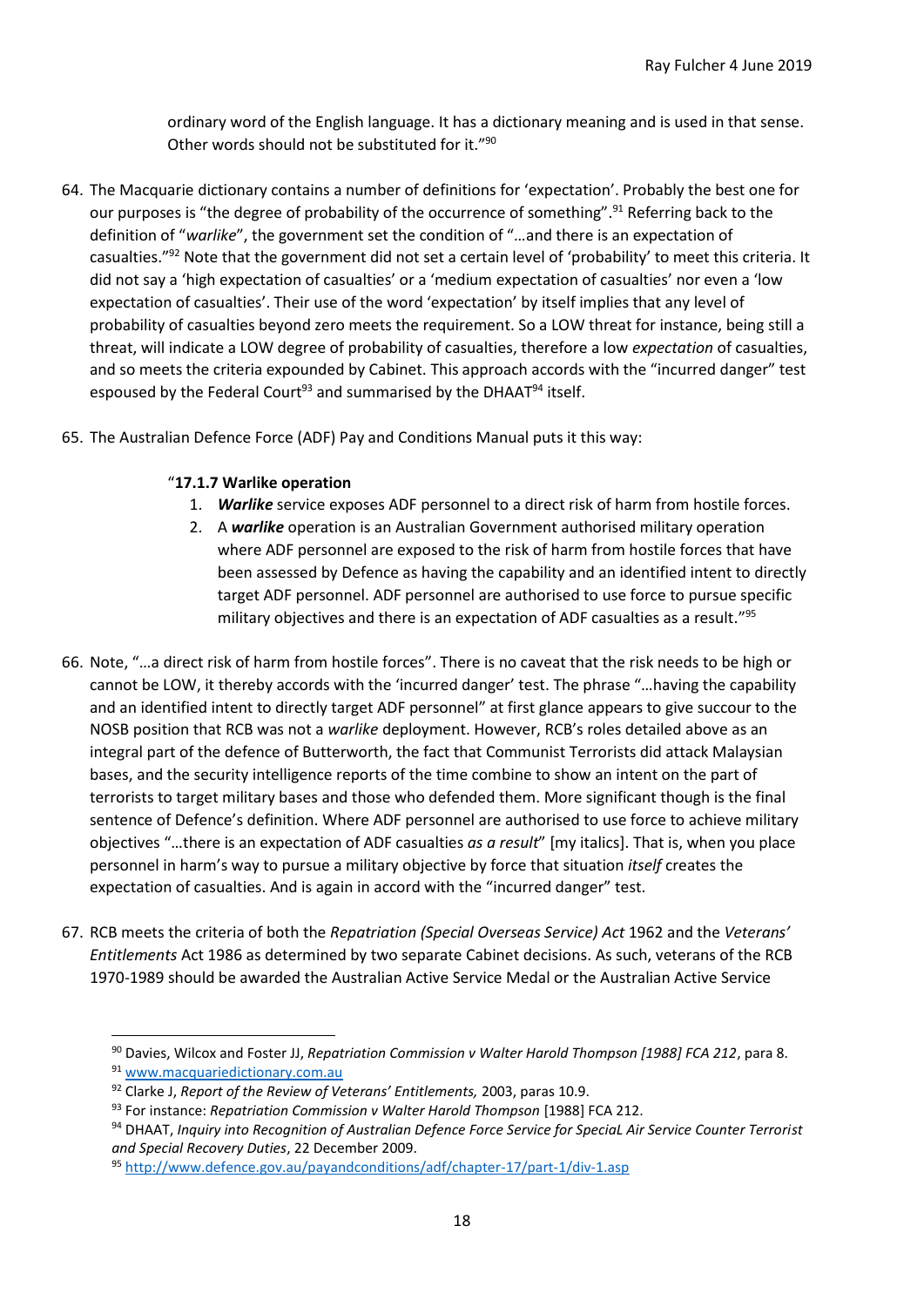Medal 1945-1975 that their service entitles them to and as such I should be awarded the Australian Active Service Medal for my service there in 1979.

## **Other relevant issues**

## Official Documents

- 68. In denying the claim of RCB veterans, Defence places heavy reliance on official documents that purport to prove that RCB's deployment was for 'training purposes'. At the same time, they consider irrelevant any other official document that does not support the training proposition or indicates the *warlike* nature of the deployment. An example of the latter is that Defence has never referred to Defence Committee Minute 2/1973 which declared that RCB deployments could "be presented publically as being for training purposes".<sup>96</sup>
- 69. The documents that Defence relies on can be seen in their Background Paper prepared by NOSB and dated 28 April 2014.<sup>97</sup> Documents relied on to prove the *peacetime* categorisation insisted on by Defence include:
	- Plan Asbestos, which says:

"Under arrangements made between Australia and Malaysia, beginning in November, 1970 an Australian rifle company was deployed on monthly rotation from Singapore to Butterworth, with the purpose of providing an opportunity for training and developing further cooperation with the Malaysian forces and the elements of the RAAF at Butterworth."<sup>98</sup>

and

"The new rotational plan accords with Australian national policy of deploying troops overseas for training exercises."<sup>99</sup>

• Chief of the Defence Force Staff (CDFS) Directive:

"This CDFS Directive notes that the:

…company is deployed on a rotational basis to provide an opportunity for training and to develop cooperation between the Malaysian Armed Forces and the Australian Defence forces…"<sup>100</sup>

<sup>96</sup> Defence Committee Minute, *Five Power and ANZUK Arrangements and Withdrawal of Australian Battalion and Battery*, Minute No. 2/1973, 11 January 1973.

<sup>97</sup> NOSB, *Background Paper Parliamentary Petition Dated 3 March 2014 Rifle Company Butterworth 1970-1989*, 28 April 2014.

<sup>98</sup> Chiefs of Staff Committee, *Australian Joint Service Plan No. 1/1973 Plan Asbestos: Rotation of an Australian Rifle Company at Air Base Butterworth, Malaysia*, 14 August 1973, para 1. 99 Ibid., para 2.

<sup>100</sup> NOSB, *Background Paper Parliamentary Petition Dated 3 March 2014 Rifle Company Butterworth 1970- 1989*, 28 April 2014, para 66.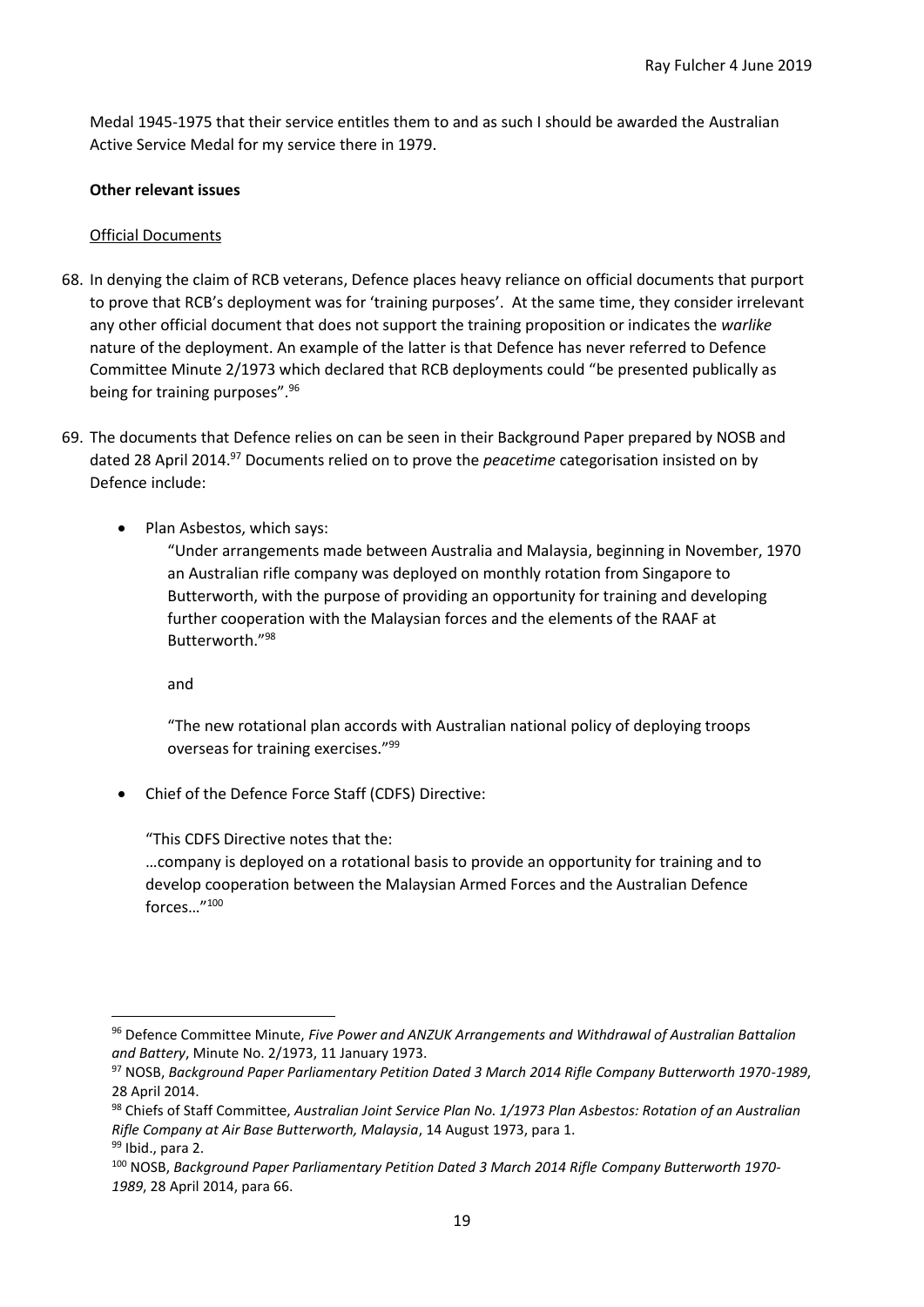- 70. The problem with relying on such 'official' documents to prove the case that RCB was in Malaysia primarily for training and cooperating with the Malaysian Armed Forces (MAF) is that it does not accord with the reality on the ground.
- 71. Defence's heavy reliance on Plan Asbestos to prove the 'training' scenario is further undermined by a Confidential – AUSTEO minute from 1974 which shows that the 'training' deception of Plan Asbestos did not accord with the reality on the ground. The minute states:

"On 10 Oct 74 I spoke with Maj Ray Le Roy, SO2 …, DMO&P (Army) re the ARA rifle coy at BUT. He said that prior to Jul 74 the Army interpretation of AJSP 1/73 'Plan Asbestos' was that the coy was primarily in the area for training, incl training with the Malaysian Army. However, since that time the coy has had the security of Aust assets, property and persons at BUT as its primary task. But for political reasons it was not possible to state this in low security classification documents."<sup>101</sup>

72. Use of such official documents to prove that RCB deployment was for "training and cooperation" with the MAF is belied by correspondence originating at the Australian High Commission in Kuala Lumpur on precisely that point:

> "The only problem which emerged is the one which we have expected for quite some time and have reported on separately to another area in the Department of Defence. At present there is no regular program for battalions or parts thereof to engage in formal training exercises in the sense that we understand them in Australia. MINDEF officers lamented that notwithstanding their efforts to have at least one battalion continuously under training they as yet have been unable to achieve this objective. Furthermore, they were unable to foresee when such an objective was likely to be realised."<sup>102</sup>

"Brigadier-General Abdullah said he is quite happy to co-operate with the Company troops but he warned that he did not see much prospect at present of engaging in combined exercises. He said his forces were committed to operational tasks and have little if any time available for training."<sup>103</sup>

"We continue to experience difficulty in having MINDEF place any real importance or priority in arranging significant training with the Malaysian Army for the Butterworth Company. In recent discussions with the Director of Training (COL Daud) he again drew attention to some of the problems: insecurity of most training areas, their preoccupation with operational commitments, and the fact that they carry out little unit training as such, and the fact that their available training areas are becoming fewer…"<sup>104</sup>

73. There *was* ad-hoc training with Malaysian forces for a small number of RCBs throughout the period, but this usually took place before or after RCB duties were completed.

<sup>101</sup> Brough, WgCmdr SRGD, *ARA Infantry Coy at BUT*, AUSTEO Minute Paper, 11 October 1974, para 1.

<sup>102</sup> Hoare, L.G., Group Captain, Service Adviser, Australian High Commission Kuala Lumpur, *Australian Company at Butterworth*, Ref 207/5/2, 18 September 1973, para 3.

<sup>103</sup> Hoare, L.G., Group Captain, Service Adviser, Australian High Commission Kuala Lumpur, *Australian Company at Butterworth*, Ref 207/5/14, 4 October 1973, para 2.

<sup>104</sup> Australian High Commission, Kuala Lumpur, *Training for Butterworth Compan*y, 14 March 1974, para 1.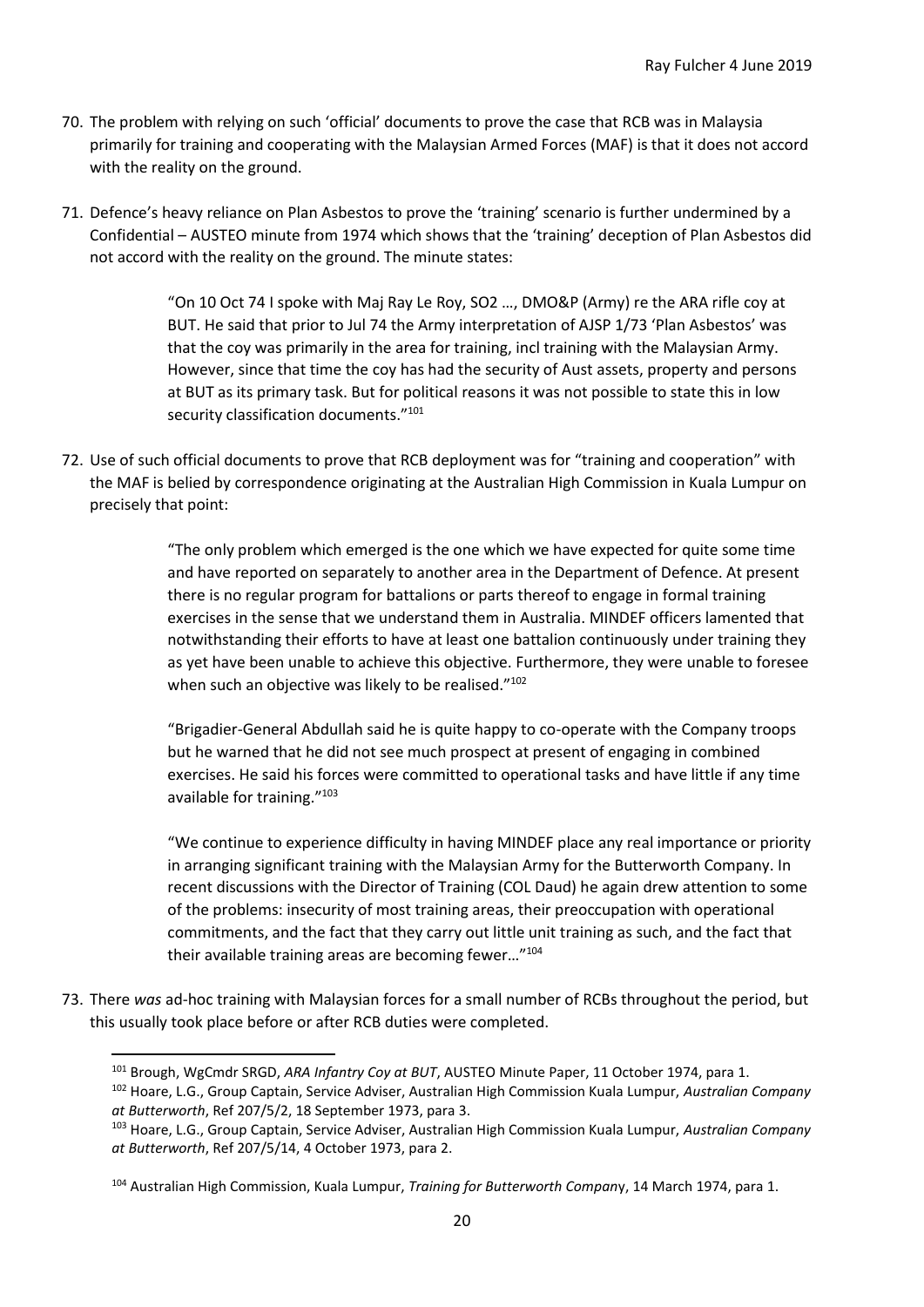74. Despite this, there is another problem with Defence's reliance on 'official documents' and that was laid out by the DHAAT in a case virtually identical to RCB. The DHAAT said in relation to Ubon in Thailand:

> "The Tribunal has seen ample indication in the mass of documents relating to No. 79 Squadron's assignment to Ubon that indicates that there was sensitivity in Thailand and Malaysia about the role of the Squadron. The Vietnam War was a point of considerable contention among South-East Asian countries and there was a strong desire by some of them to avoid any appearance of commitment to either side in the conflict. References are common to Thai concerns about the role of Ubon as a support base for the USAF air war over Vietnam, Laos and Cambodia. The Australian documentation reflects these concerns." 105

"Whatever might have been said in the formal decisions relating to the retention of No. 79 Squadron in Ubon, it is clear that the real purpose of its posting was to assist the USAF air campaign against North Vietnam. There was no other reason for the Squadron to be there. Thailand was not under independent threat. The proposal was that the Squadron be returned to Australia when the threat to Thailand came to an end in 1965. It was in response to US requests that the Squadron was left at Ubon."<sup>106</sup>

"The question therefore is whether, after 45 years, it is now possible to confront the reality of No. 79 Squadron's involvement in the Vietnam War. In the Tribunal's view it is time for it to be recognised that the Squadron was making a significant contribution to the air campaign directed against North Vietnam. It provided the protection of an important base on behalf of the USAF. This is how the US viewed what the Squadron was doing and the Tribunal considers that it is the correct view of the Squadron's actions."<sup>107</sup>

- 75. Malaysian sensitivity to the presence of 'foreign forces' has been outlined above, whatever might have been said in the formal decisions relating to RCB, its real purpose was to assist the MAF in its war against Communist Terrorists by providing protection of an important base on behalf of the MAF. After 49 years, Defence has still not confronted this reality. I hope that the DHAAT will.
- 76. The final thing to say about Defence's use of official documents and indeed to its entire approach to the RCB case is that it does not accord with the historical approach to veterans' matters, recently articulated in the *Australian Veterans' Recognition (Putting Veterans and their Families First) Bill* 2019. Section 7 of this Bill sets out the government's requirements of decision-makers under legislation pertaining to veterans to interpret that legislation to the benefit of veterans:

"The Commonwealth is committed to decision-makers interpreting a provision of the following legislation in a way that benefits veterans, or their families, where that interpretation is consistent with the purpose of that provision…"<sup>108</sup>

and

<sup>105</sup> DHAAT, *Inquiry into Unresolved Recognition Issues for Royal Australian Air Force personnel who served at Ubon between 1965 and 1968, 18 February 2011*, para 52.

<sup>106</sup> Ibid., para 63.

<sup>107</sup> Ibid., para 66.

<sup>&</sup>lt;sup>108</sup> Australian Veterans' Recognition (Putting Veterans and their Families First) Bill 2019, s7(1).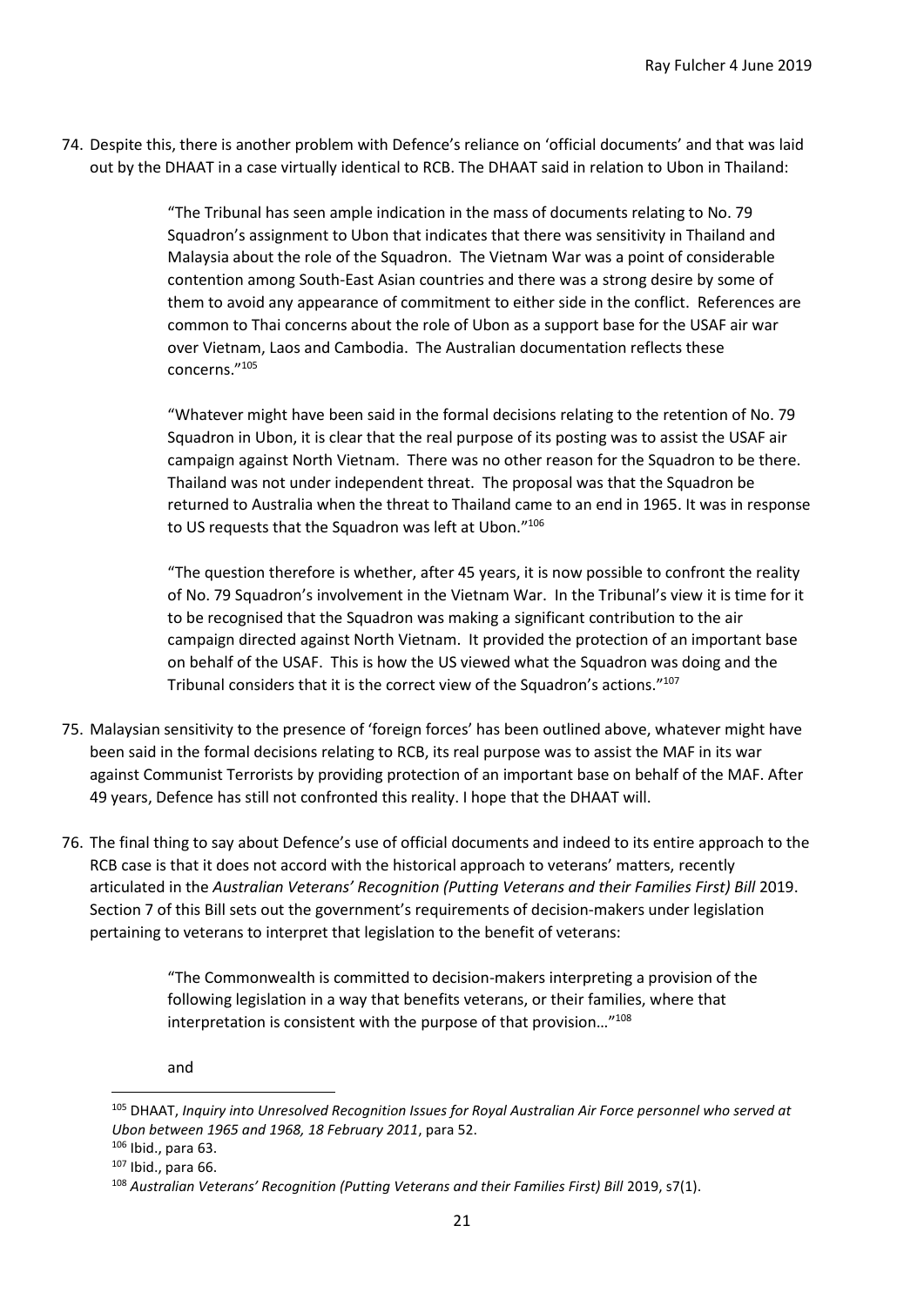"The Commonwealth is committed to decision-makers deciding claims under that legislation:

(a) in a manner that is fair, just and consistent; and

…

- (d) on the basis of only requiring evidence sufficient to meet the relevant standard of proof for the claims."<sup>109</sup>
- 77. The government's Bill is not, however, the first time that the principles of "beneficial interpretation" and "fair, just and consistent" methodology have been articulated. It is essentially a restatement of governments' intentions towards veterans and judicial interpretations of repatriation law that has stood for 100 years $110$ :

"I believe that in making retrospective examinations on the nature of service many years after the event, as is now the case, the concepts and principles involved should be applied with an open mind to the interests of fairness and equity, especially if written historical material is unavailable for examination or is not clear on the facts. This is the approach that I have taken in addressing the anomalies put forward and to me, it accords with the general Defence classification principles and the benevolent nature of the Veterans' Entitlements Act, and the general principles promoted therein."<sup>111</sup>

"Having regard to the context (that is, the risk of harm during war), and the undoubted beneficial nature of the legislation, it is the Committee's opinion that Windeyer's view, in particular, reflects more closely the statutory test, than does the approach evident in AAT decisions."<sup>112</sup>

"This legislation provides very important social and welfare rights for persons such as the applicant. It reflects a will and determination by Parliament, and the decent compassionate society it represents, to carry out as generously as possible having regard to the nation's other pressures and priorities from time to time, an obligation to care for people who sacrificed their own priorities in the cause of protecting and saving the country and its people when they were under serious threat. Factual conclusions adverse to the carrying out of these acts of appreciation and gratitude should not be drawn lightly or on the basis of inadequate evidence unable to be fully tested because of the inevitable consequences of the lapse of time. The policy of the legislation and the public interest and will seem to me to demand that every reasonably available inference should be drawn in favour of the veteran." 113

"The absence, paucity or inadequacy of official records on the subject should not be held against the applicant…"<sup>114</sup>

 $109$  Ibid., s7(2).

<sup>110</sup> See para 4 above.

<sup>111</sup> Mohr, R.F., *Review of Service Entitlement Anomalies in Respect of South-East Asian Service 1955-75*, 2000, p10.

<sup>112</sup> Clarke J, *Report of the Review of Veterans' Entitlements,* 2003, para 11.56.

<sup>113</sup> *David Norman Ahrenfeld v Repatriation Commission* [1990] FCA 319, para 49.

<sup>114</sup> Ibid., para 56.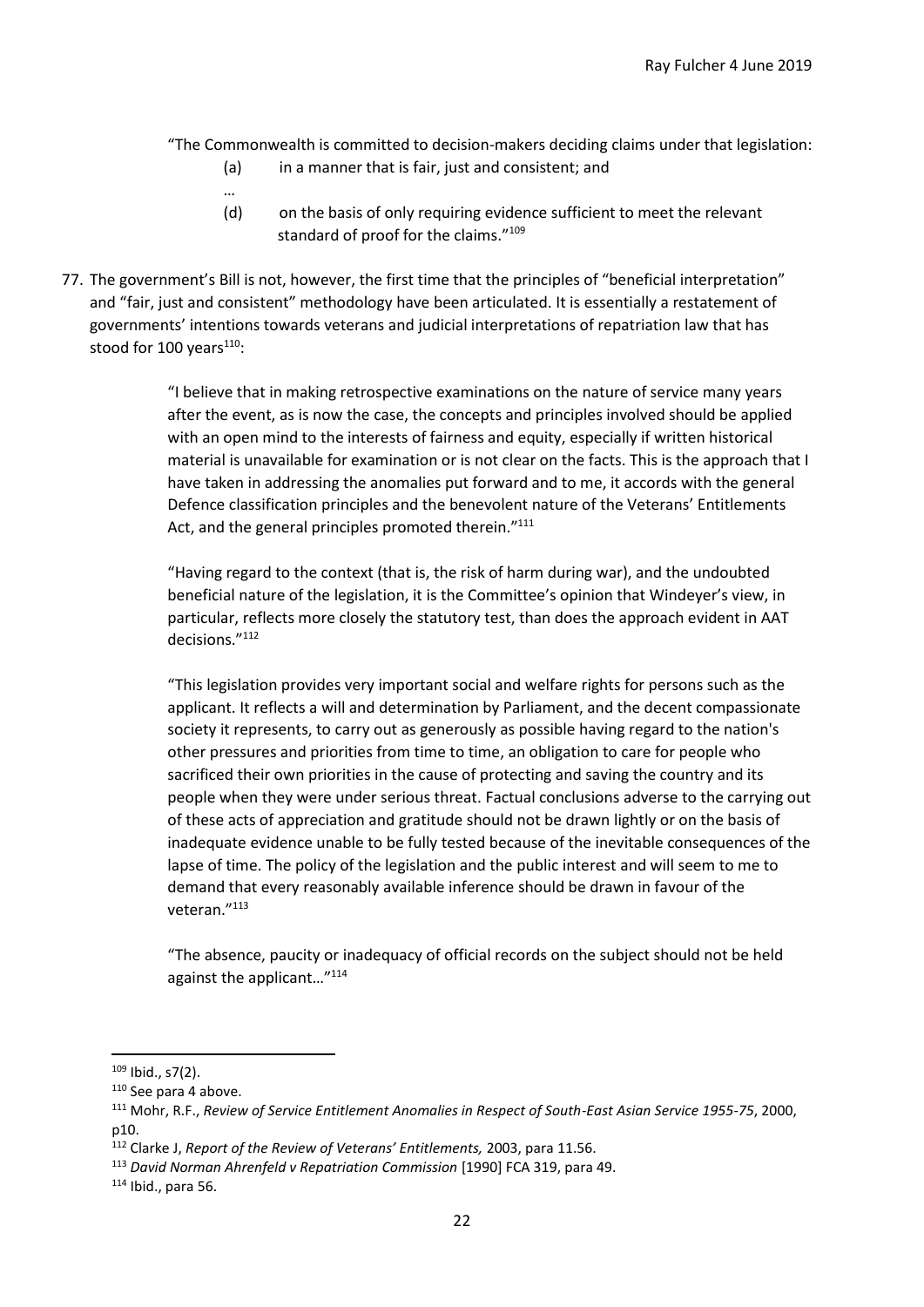78. To say that NOSB, for Defence, has not applied these principles in the case of RCB would be an understatement as can be seen from the above evidence. NOSB have not just failed to apply these principles, they have actively sought to undermine them, as is clear from the foregoing. Rather than using "every reasonably available inference … in favour of the veteran", NOSB has manipulated evidence to excuse their dismissal of the RCB claim. Perhaps the most egregious example of this is found in the 2014 NOSB Background paper to the Petitions Committee<sup>115</sup>:

> "In December 1989, Chin Peng, the leader of the Malaysian Communist Party signed a peace accord with the Malaysian Government, bringing to an end what is sometimes called the Second Emergency and has been described as:

> > *…a low-intensity campaign of subversion and counter-subversion in Singapore and sporadic jungle skirmishes in Malaysia*."<sup>116</sup>

79. NOSB draws their quote in italics from an article by Ong Weichong and Kumar Ramarkrishna, Singaporean academics, titled *The Forgotten Insurgency That Failed*. They have not however been 'fair, just or beneficial' in doing so. This is made clear when the full article is examined and one finds:

> "The ongoing debate over the historic role of Chin Peng, the recently deceased Communist Party of Malaya (CPM) Secretary General, has thus far tended to focus attention on his actions during the years 1948 to 1960, known as the Malayan Emergency. What has been less discussed is the CPM's relaunched armed struggle in 1968.

This second phase, sometimes called the Second Emergency, dragged on till the final formal cessation of hostilities in 1989. The CPM's revived armed struggle actually posed a serious security threat that required the combined efforts and resources of the Malaysian, Thai and Singapore governments to resolve. … Between 1968 and 1973, CPM groups infiltrated back into Peninsular Malaysia and quietly re established an underground support network; 1974 then saw an upsurge in CPM terrorism, including assassinations, sabotage and bombings against government installations and personnel on both sides of the Causeway. Such action included the high profile assassination of Abdul Rahman Hashim, Inspector General of the Malaysian Police.

The Second Emergency gradually developed into **a low intensity campaign of subversion and countersubversion in Singapore and sporadic jungle skirmishes in Malaysia**. By 1988, the jungle war had gone against the CPM and its underground network had collapsed. Chin Peng agreed to a peace treaty to formally end the Second Emergency a year later. ...By August 1974, the party had sundered into three different factions that sought to outdo one another in open bloody battles with the Malaysian government and amongst themselves, destabilising its painstakingly built up support network in the process."<sup>117</sup>

<sup>115</sup> NOSB, *Background Paper Parliamentary Petition Dated 3 March 2014 Rifle Company Butterworth 1970- 1989*, 28 April 2014.

<sup>116</sup> Ibid., para 19.

<sup>117</sup> Weichong, O and Ramakrishna, K, *The Forgotten Insurgency that Failed*,

[https://www.malaymail.com/s/542997/the-forgotten-insurgency-that-failed-ong-weichong-and-kumar](https://www.malaymail.com/s/542997/the-forgotten-insurgency-that-failed-ong-weichong-and-kumar-ramakrishna)[ramakrishna;](https://www.malaymail.com/s/542997/the-forgotten-insurgency-that-failed-ong-weichong-and-kumar-ramakrishna) Defence cites their source for this article as <themalaysianinsider.com/sideviews/article/theforgotten-insurgency-that-failed-ong-weichong-and-kumar-ramarkrishna> but that link is no longer functioning.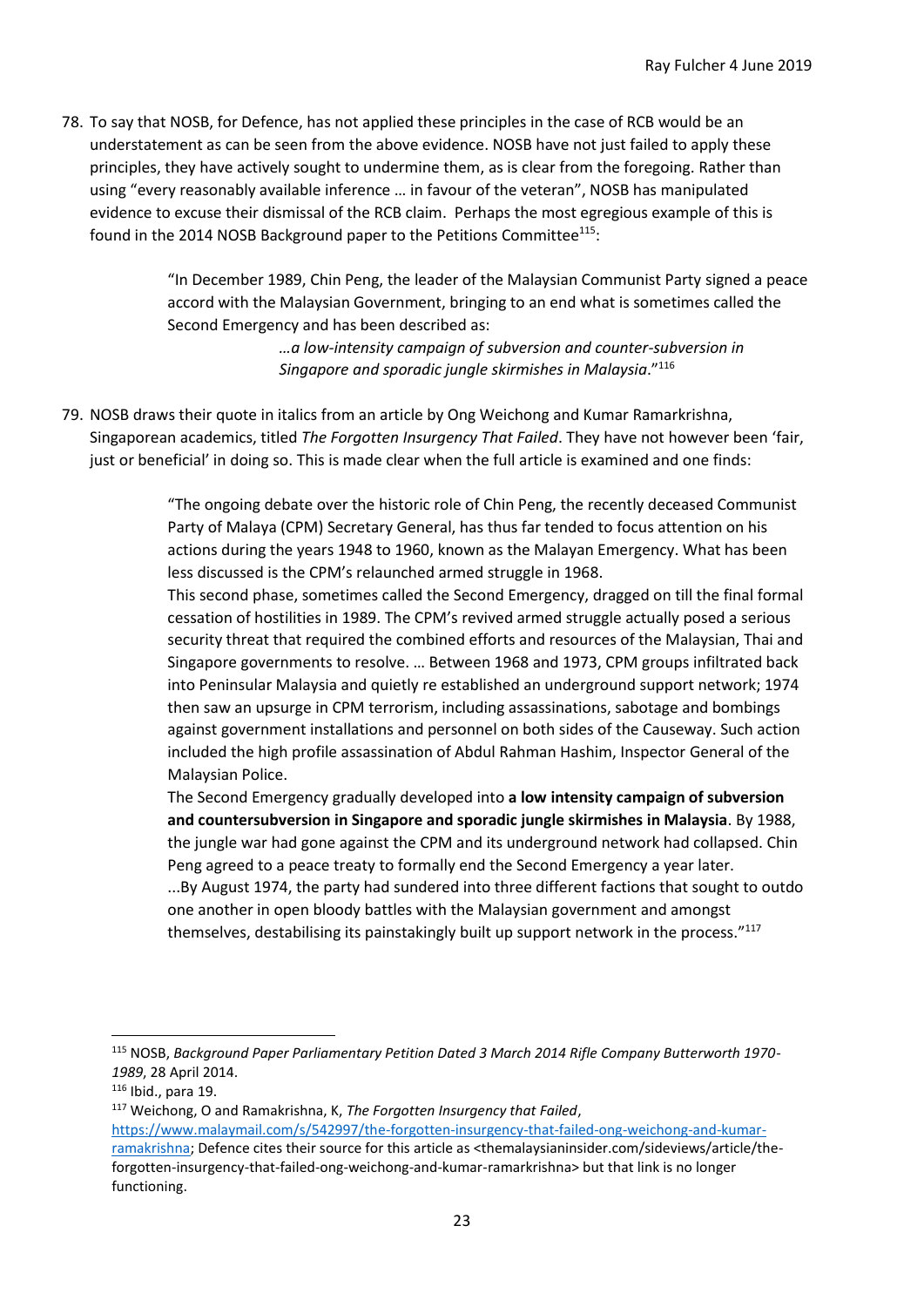80. I have highlighted in bold in the above quote the portion that NOSB has excised to mask the true nature of the Second Emergency outlined in the full article, for its submission to Parliament.<sup>118</sup> This approach is neither fair, just or beneficial. At best it may be described as intellectually dishonest.

## War or Emergency?

81. Defence asserts that there was no war or Emergency in Malaysia during the period of RCB deployments 1970-1989:

"No state of 'war' or emergency has existed in the Federal States of Malaysia since the establishment of the need in 1970 to deploy a duty rifle company at BUTTERWORTH. Professor David Horner at the Australian National University agrees that no military threat against the national interests of Malaysia has emerged since the cessation of hostilities with Indonesia (since Confrontation ended on 11 Aug 66). $119$ 

"No state of war or emergency existed in Malaysia during the period 1970 to 1989."<sup>120</sup>

"Because no state of war or emergency existed in Malaysia after the end of confrontation on 11 August 1966 and because the Malaysian government made no request to the Australian Government for military assistance after this date, ADF personnel were not engaged in duty relating to warlike operations or a state of disturbance in Malaysia between 1970 and 1989."121

"While the period of 1966 to 1989 has been referred to as the second emergency, this title appears to have been applied retrospectively – there is no historical record of the Malaysian government ever declaring a second emergency."<sup>122</sup>

- 82. Defence has maintained this position despite being provided with abundant evidence showing that both a war and an Emergency occurred, for example:
	- The Malaysian Archives<http://www.arkib.gov.my/en/web/guest/darurat-angkara-komunis> which states that "This second armed rebellion forced a second state of Emergency in Malaysia from 1968 to 1978". … "The guerrilla warfare triggered by CPM [Communist Party of Malaya] dragged on for 21 years."
	- Books written by Malaysian government bodies about the war, the latest of which is *The Malaysian Army's battle against communist insurgency in Peninsula Malaysia, 1968-1989* by Sharom bin Hashim et al, published in 2001 by the Malaysian Ministry of Defence and available in the National Library of Australia: <https://trove.nla.gov.au/work/16959056?selectedversion=NBD24193292>
	- The article by Ong Weichong and Kumar Ramarkrishna, *The Forgotten Insurgency That Failed*, cited above at para 76, as well as many other papers and books by Ong Weichong.

<sup>118</sup> NOSB, *Background Paper Parliamentary Petition Dated 3 March 2014 Rifle Company Butterworth 1970- 1989*, 28 April 2014.

<sup>119</sup> Ibid., para 81.

 $120$  Ibid., para 159(a).

<sup>&</sup>lt;sup>121</sup> Robert, S., MP, Official Committee Hansard, House of Representatives Standing Committee on Petitions, *Petition on reclassification of service by the Rifle Company Butterworth 1970-89*, 29 October 2014.  $122$  Ibid.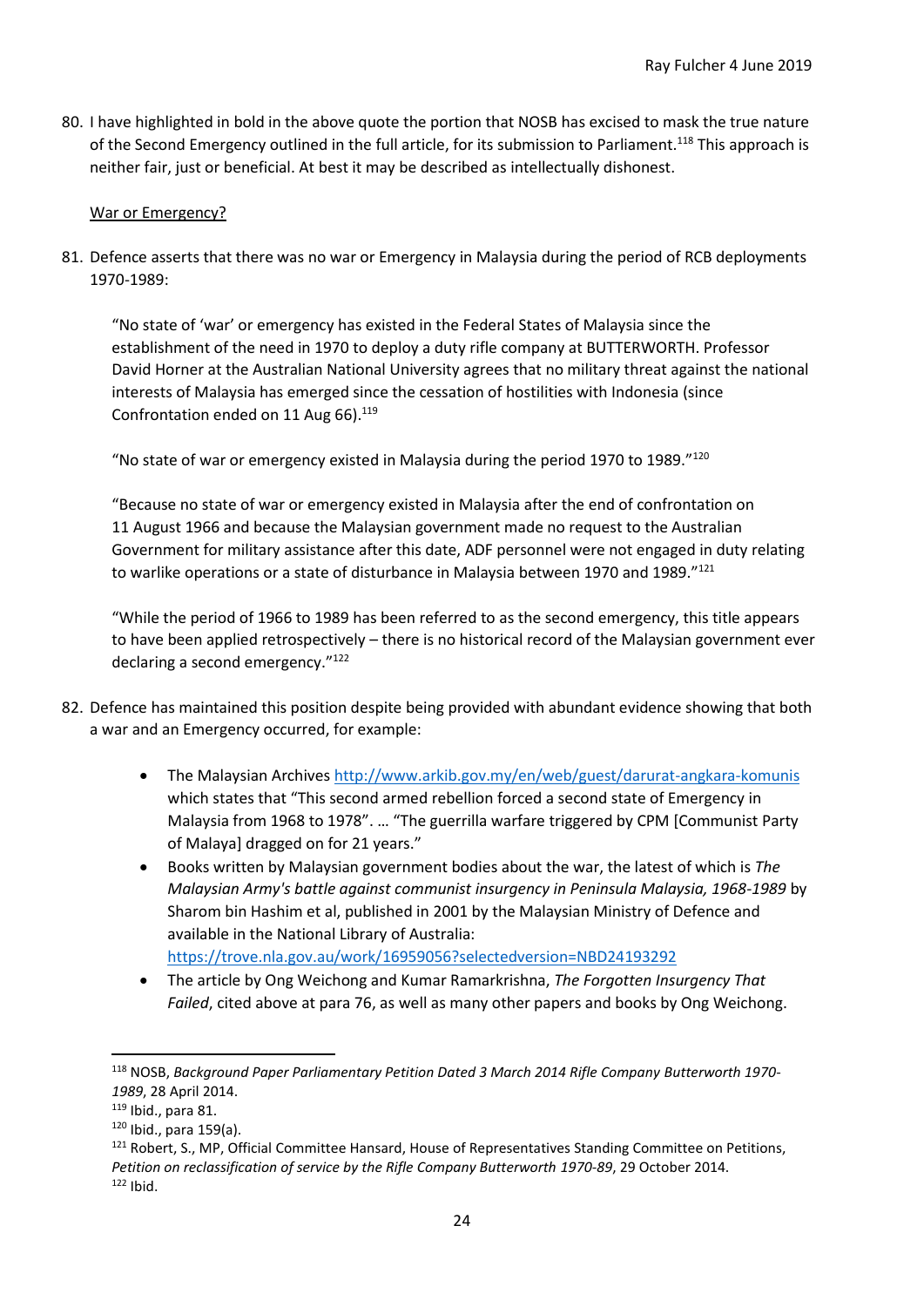- The UNHCR's *refworld* <http://www.refworld.org/docid/3ae6b5604.html> which is one source of the Malaysian legislation titled *Ordinance No. 1 of 1969, Emergency (Essential Powers) Ordinance* which was proclaimed on 15 May 1969 and stated in part "WHEREAS by reason of the existence of a grave emergency threatening the security of Malaysia, a Proclamation of Emergency has been issued by the Yang di-Pertuan Agong under Article 150 of the Constitution", it then goes on to give effect to a range of emergency powers.
- The 1969 Act was not allowed to simply tick along however but was renewed by the *Emergency (Essential Powers) Act 1979*, an example of which is at <MY\_Emergency\_Essential\_Powers\_Act.pdf> and states "WHEREAS a Proclamation of Emergency has been issued by the Yang di-Pertuan Agong on 15 May 1969 under Article 150 of the Federal Constitution: AND WHEREAS Parliament by reason of the Emergency considers it necessary to enact as an Act of Parliament the Emergency (Essential Powers) Ordinance 1969, and to provide for the validation of all subsidiary legislation made or purporting to have been made under the said Ordinance on or after 20 February 1971, and for the validation of all acts and things done under the said Ordinance or under any subsidiary legislation made or purporting to have been made thereunder."
- A photograph of a Malaysian war memorial that lists the "Re-insurgency Period 1968-1990" is at Attachment D.
- 83. Although defence hold to their position of no war or emergency, it is not supported by research conducted under the auspices of the Australian War Memorial (AWM) and published in their journal *Wartime* this year. There, AWM historian Michael Kelly explains:

"Chin Peng fled to China, from where he would foment a second Malayan Emergency that broke out in the late 1960s. This second emergency lasted until 1989, at which point, with the collapse of communism in Russia and Europe, Chin Peng realised his dream of a communist Malaysia was over. A formal surrender by the communists was signed on 2 December 1989 at Hat Yai in Thailand."<sup>123</sup>

- 84. The Vice Chief of the Defence Force (VCDF) wrote to Cathy McGowan AO, MP on 26 April 2019 in response to correspondence from her regarding my claim for *warlike* service.<sup>124</sup> In that letter the VCDF contradicts the Defence claim, maintained since 2004, that "No state of war or emergency existed in Malaysia during the period 1970 to 1989."<sup>125</sup> The VCDF instead acknowledges the declaration of a state of emergency on 15 May 1969, stating that it was in regard to "…Sino-Malay sectarian violence."<sup>126</sup> He then claims that "There was no use of emergency powers…in relation to communist terrorists or insurgents".<sup>127</sup>
- 85. However, the VCDF's claim does not stand up to scrutiny when the historical record is examined, for instance:

<sup>123</sup> Kelly, M., *Saving a Domino*, AWM *Wartime* Issue 86, 2019, page 50.

<sup>&</sup>lt;sup>124</sup> Johnston, D., Vice Chief of the Defence Force, Letter to Ms Cathy McGowan AO, MP regarding reclassification of Rifle Company Butterworth service for the period 1970-1989, PDR ID: EC19-002341, 26 April 2019.

<sup>125</sup> NOSB, *Background Paper Parliamentary Petition Dated 3 March 2014 Rifle Company Butterworth 1970- 1989*, 28 April 2014, para 159(a).

 $126$  Ibid.

 $127$  Ibid.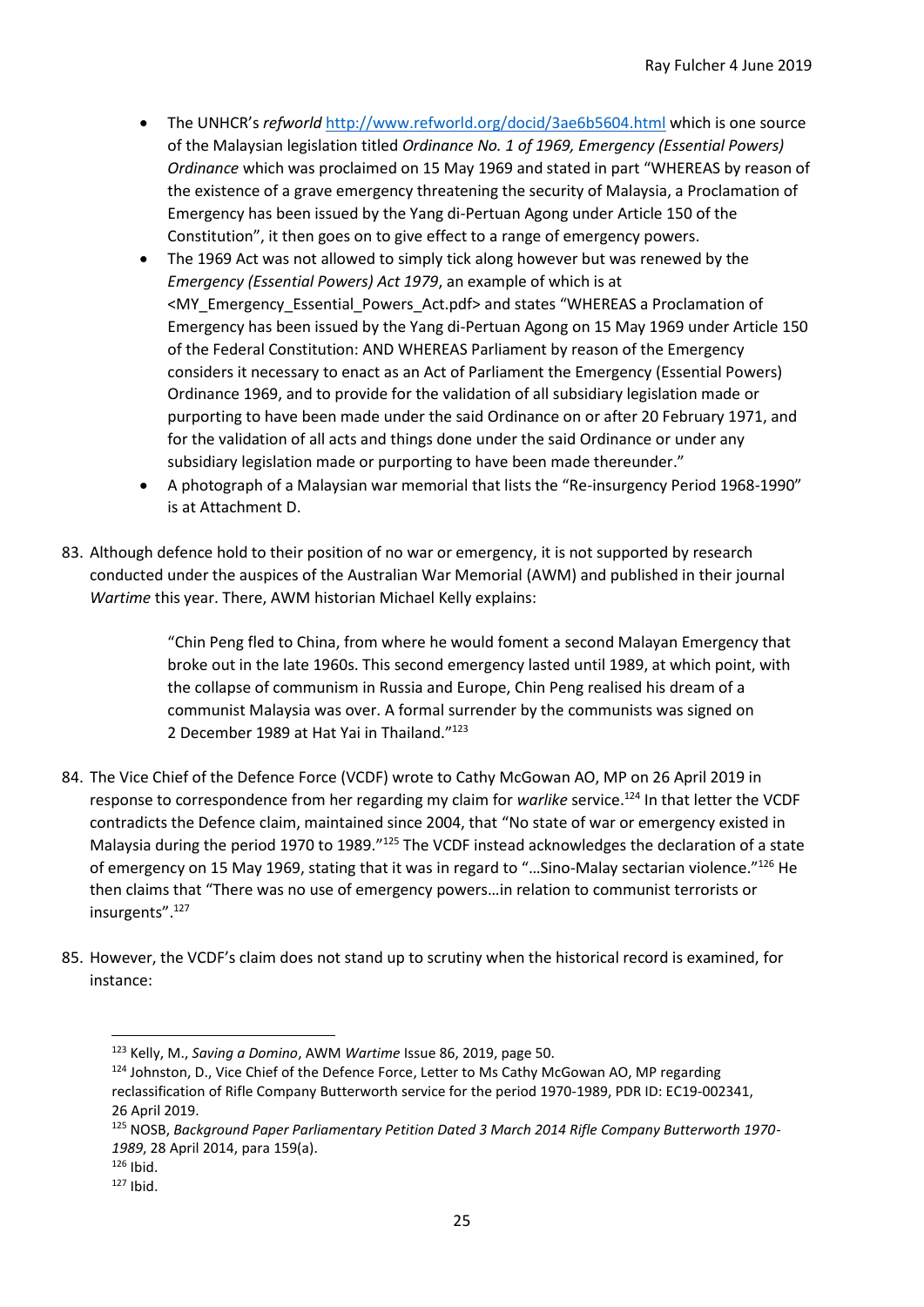"By October [1975], the Government had to revive the harsh emergency regulations to isolate the guerrillas: a "Home Guard" obliging all males from 18 to 55 to carry out local patrols, special courts for suspected terrorists with relaxed rules of evidence."128

"In September 1975 the Malaysian Prime Minister, Tun Razak, described the recent resurgence of communist guerrilla activity in Peninsular Malaysia as "The New Emergency"…"<sup>129</sup>

"First it has gradually reintroduced counter-guerrilla measures that proved effective in the Emergency years….And, under the Essential (Community Self-Reliance) Regulations, 1975, security laws have been tightened and special courts set up to try suspected terrorists".<sup>130</sup>

Both the special courts<sup>131</sup> and "Home Guard"<sup>132</sup> regulations, for instance, were promulgated under the May 1969 State of Emergency legislation that Defence now acknowledges to exist, but claims wasn't used against terrorists.

86. A group of RCB veterans, including myself, attended a meeting with Minister Chester's defence advisor on 26 November 2018 in Parliament House, Canberra. At that meeting we were advised by the Minister's advisor that "The government does not acknowledge that a war occurred". With all due respect, it matters not what the government does or does not 'acknowledge'. As the Federal Court has said, what must be determined is the *actual* situation at the time the service was given:

> "Nor is the ascertainment of the existence of a state of war under municipal law or international law the relevant criterion for our purposes… However, the rules of international law in this area throw some light on the intended operation of our statutory definition. As Lord McNair and A.D. Watts (The Legal Effects of War, at p.2) remind us, being "at war" is a technical concept referring to a state or condition of affairs, not mere acts of force." 133

"His Honour held, correctly, in our opinion, that the statutory definition of "theatre of war" is looking to practical, rather than juristic concepts. It clearly contemplates an actual, as distinct from a legal or theoretical, state of warfare."134

"Because the relevant inquiry is a practical one, one is concerned to see whether, in actual fact, the appellant "served . . . in . . . operations . . . against the enemy . . . in an area, at a time when danger from hostile forces of the enemy was incurred in that area ... "135

<sup>128</sup> Dyer, G., *The Malaysian Emergency: Act 2, Scene 1 begins*, The Canberra Times, 5 March 1976, p2. National Library of Australia http://nla.gov.au/nla.news-article110806729.

<sup>129</sup> Stubbs, R., *Peninsular Malaysia: The "New Emergency"*, Pacific Affairs, Vol 50, No 2 (Summer, 1977), p 249 <sup>130</sup> Ibid., p259.

<sup>131</sup> Government of Malaysia, *Essential (Security Cases) Regulations* 1975,

https://www.refworld.org/docid/3ae6b5604.html.

<sup>132</sup> Government of Malaysia, *Essential (Community Self Reliance) Regulations* 1975, https://www.refworld.org/docid/3ae6b5604.html.

<sup>133</sup> *Thomas Joseph Marsh v the Repatriation Commission* [1987] FCA 303, para 28.

 $134$  Ibid., para 31.

<sup>135</sup> Ibid., para 33; followed in *Repatriation Commission v Walter Harold Thompson* [1988] FCA 212.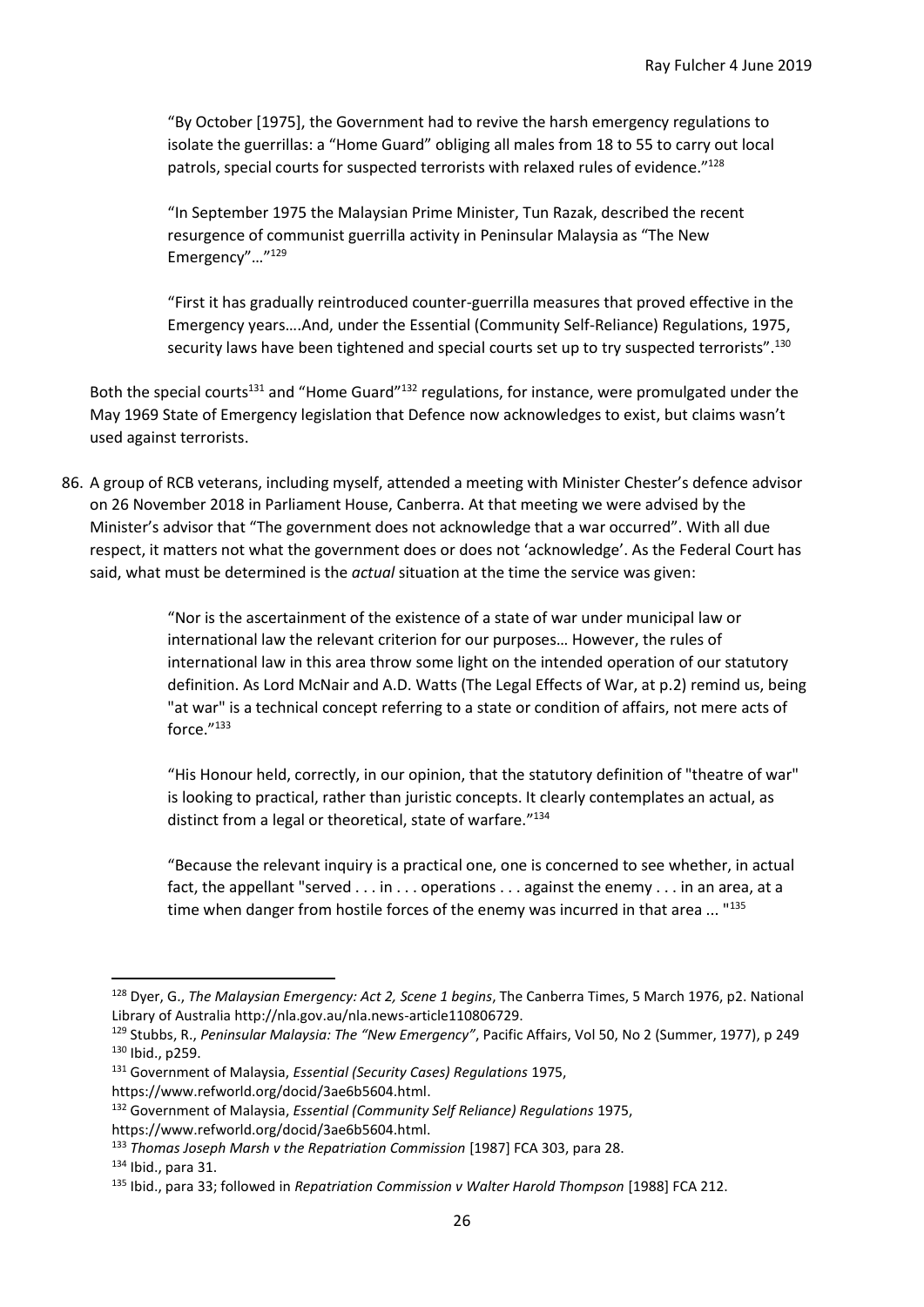87. Throughout government documents, both at the time and recently, there is a description of the threat from Communist Terrorists and measures taken by Australian authorities to counter that threat. The government's refusal to now acknowledge the war and Emergency is curious given that they have already done so, including both explicitly and implicitly in recent documents and in their own words:

> "In December 1989, Chin Peng, the leader of the Malaysian Communist Party signed a peace accord with the Malaysian Government, bringing to an end what is sometimes called the Second Emergency…"<sup>136</sup>

"There was a communist insurgency…"<sup>137</sup>

"In 1973 an Australian Army infantry company was established as Rifle Company Butterworth in Malaysia. This provided a protection and quick reaction force to assist our regional partners during a resurgence of the Communist Insurgency."<sup>138</sup>

- 88. During the period, the government was supplied with quarterly security reports that made clear that Malaysia was conducting military operations against an armed enemy – a war. These reports appear to have been prepared in rotation by different allied embassies and include tallies of casualties both KIA and WIA, two examples are:
	- 1. "On July 7 a second operation, Cahaya Bena II (CB-II), was initiated against sanctuaries of the Malay-based 10<sup>th</sup> Regiment of the CPM-CC in Weng District, bordering the Malaysian state of Kelantan, where anywhere from 450-600 armed elements led by veteran Malay CT Rashid Mydin reportedly were located".<sup>139</sup>

Annex C of this report notes that Malaysian psywar experts believed that the CPM-CC:

- "(a) is no longer engaged in "People's War";
- (b) but is now engaged in "Guerrilla War"…<sup>140</sup>
- 2. "Peninsular Malaysia

### **SF Operations**

…Pahang had been the scene of intense activity in previous months, but all became unusually quiet with few reported sightings and no activity from either the 67<sup>th</sup> Assault Unit or its associated assassination squad."<sup>141</sup>

89. Reports of Malaysian military actions against communist terrorists were regularly reported to Australian authorities. One example from 1975 demonstrates the active nature of Butterworth and reinforces the proximity of hostile forces to the base:

<sup>136</sup> NOSB, *Background Paper Parliamentary Petition Dated 3 March 2014 Rifle Company Butterworth 1970- 1989*, 28 April 2014, para 19.

<sup>&</sup>lt;sup>137</sup> COL Thompson, Official Committee Hansard, House of Representatives Standing Committee on Petitions, *Petition on reclassification of service by the Rifle Company Butterworth 1970-89*, 29 October 2014.

<sup>138</sup> Smith, S., *Minister for Defence – Address to the Australian Member Committee of the Council for Security Cooperation in the Asia Pacific*, 35th AUS-CSCAP Meeting, Curtin University, Perth, 10 November 2011. <sup>139</sup> Australian High Commission, *Malaysia: Quarterly Security Report July-September 1977*, Ref 715/1/2; 726/1, Memorandum No. FA007, 29 November 1977.

<sup>140</sup> Ibid.

<sup>&</sup>lt;sup>141</sup> Australian High Commission, Malaysia: Quarterly Security Report April-June 1977, Ref 715/1/2; 726/1, 10 August 1977.